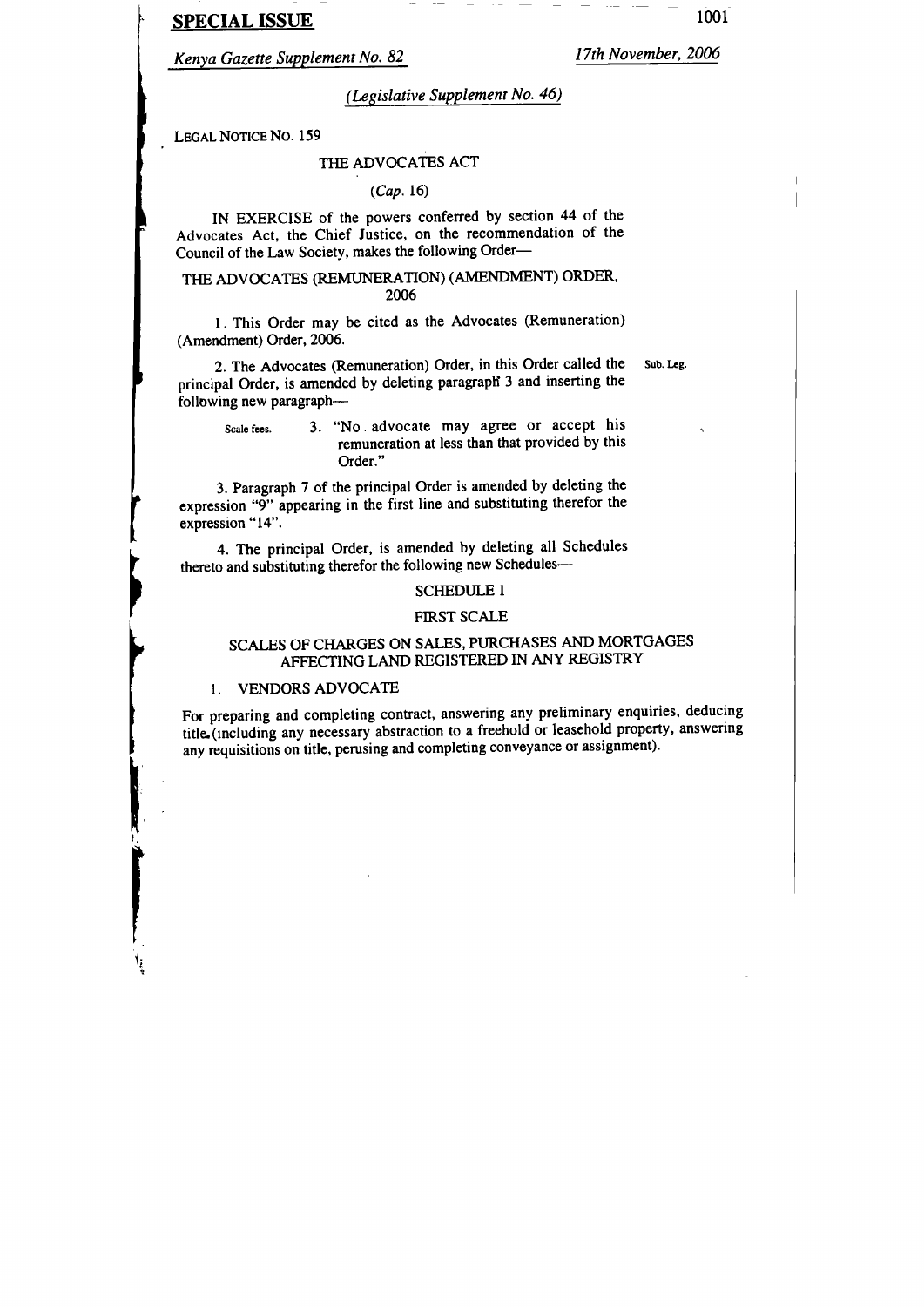# SCALE FEE

Consideration or value of subject matter

| From (KSh.) | $To$ (KSh.) |       |                                                                       |
|-------------|-------------|-------|-----------------------------------------------------------------------|
| $\bf{0}$    | 2,500,000   | 1.50% | Of the consideration or value or Shs.<br>20,000 whichever is higher   |
| 2,500,001   | 5,000,000   | 1.25% | Of the consideration or value or Shs.<br>37,500 whichever is higher   |
| 5,000,001   | 10,000,000  | $1\%$ | Of the consideration or value or Shs.<br>62,500 whichever is higher   |
| 10,000,001  | 25,000,000  | 0.75% | Of the consideration or value or Shs.<br>100,000 whichever is higher  |
| 25,000,001  | 50,000,000  | 0.65% | Of the consideration or value or Shs.<br>187,500 whichever is higher  |
| 50,000,001  | 100,000,000 | 0.60% | Of the consideration or value or Shs.<br>325,000 whichever is higher  |
| 100,000,001 | 250,000,000 | 0.50% | Of the consideration or value or<br>Shs.600,000 whichever is higher   |
| 250,000,001 | 500,000,000 | 0.30% | Of the consideration or value or<br>Shs.1,250,000 whichever is higher |

and in respect of an amount where the consideration or value is more than KSh. 500,000,000 such fee as may be agreed, but in any event not less than KSh. 1,500,000.

# 2. PURCHASER'S ADVOCATE

For investigating title to a freehold or lease-hold property and preparrng and completing conveyance (including perusal and completion of contract, if any).

# 5. MORTGAGOR'S ADVOCATE

 $(a)$  For deducing title (including any necessary abstraction) to a freehold or leasehold property, answering any requisitions on title, peruslng and completing mortgage.

(b) For preparing and completing reconveyance or reassignment of mortgage

# 6. MORTGAGEE'S ADVOCATE

(a) For investigating title to a freehold or The scale fee set out under I above. leasehold property and preparing and completing mortgage.

# SCALE FEE

The scale fee set out under I above.

I I

l

<sup>{</sup>

I

### SCALE FEE

One-half of the scale set under I above (so that the minimum fee charged is not Iess than one half of the minimum amount permitted to be charged under I above).

One-quarter of the scale fee set out under I above subject to a maximum charge of sh. 30,000.

SCALE FEE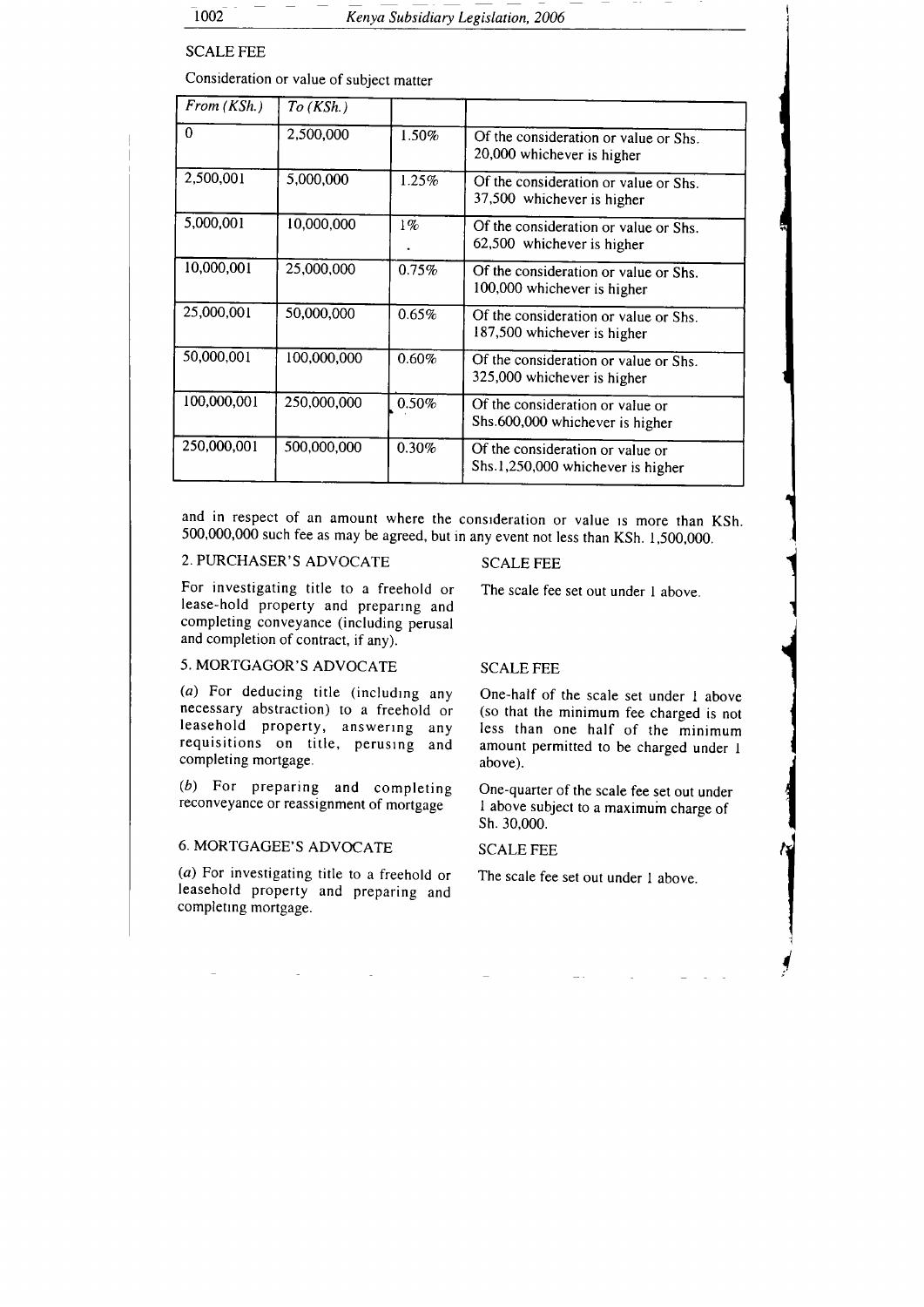(b) For perusing and completing One-quarter of the scale fee set out under reconvevance reassignment of mortgage.  $\frac{1}{2}$  above subject to a maximum charge of reconveyance reassignment of mortgage.

sh. 30,000.

#### SECOND SCALE

#### SCALE OF CHARGES RELATING TO MEMORANDA OF EQUITABLE MORTGAGES BY DEPOSIT OF DOCUMENTS OR CHARGES BY DEPOSIT OF TITLE

#### SCALE FEE

leasehold property and completing and of the First Scale. registering a memorandum of equitable mortgage by deposit of documents or <sup>a</sup> memorandum of charges by deposit of title in respect thereof.

2. For preparing, completing and One-eighth of the scale fee set out under registering a memorandum of discharge of 1 of the First Scale. registering a memorandum of discharge of equitable mortgage by deposit of documents or a memorandum of Discharge of charge by deposit of title.

l. For investigating title to a freehold or One-half of the scale fee set out under I

Note.—Only half of scale fee should be charged for equitable mortgages and charges in the circumstances set out in note (2) to the third scale of this schedule.

#### THIRD SCALE

#### SCALE OF CHARGE RELATING TO DEBENTURES

- l, Single debentures:
- (a) On each single debenture of any nature not creating a security, a fee calculated under Schedule V according to time, complexity and responsibility.
- (b) On each single debenture of any nature creating a security the scale fee set out under I of the First Scale.
- 2, Series of debentures:

A fee on the total capital for which the series issued as for a single debenture with the addition of fees under Schedule V in respect of the preparation, completion and registration of all debentures after the first.

3. Debenture stock issued under a debenture trust deed:

A fee on the total capital for which the trust is drawn as under I of the First Scale plus one-half thereof, with such additional amount as may be reasonable taking into account the time, complexity and responsibility involved in each case.

#### Notes

l. (a) Where the grantee of a security and the company creating it are separately represented, the advocate for the company shall be entitled to charge one-half of the fees chargeable by the advocate for the grantee.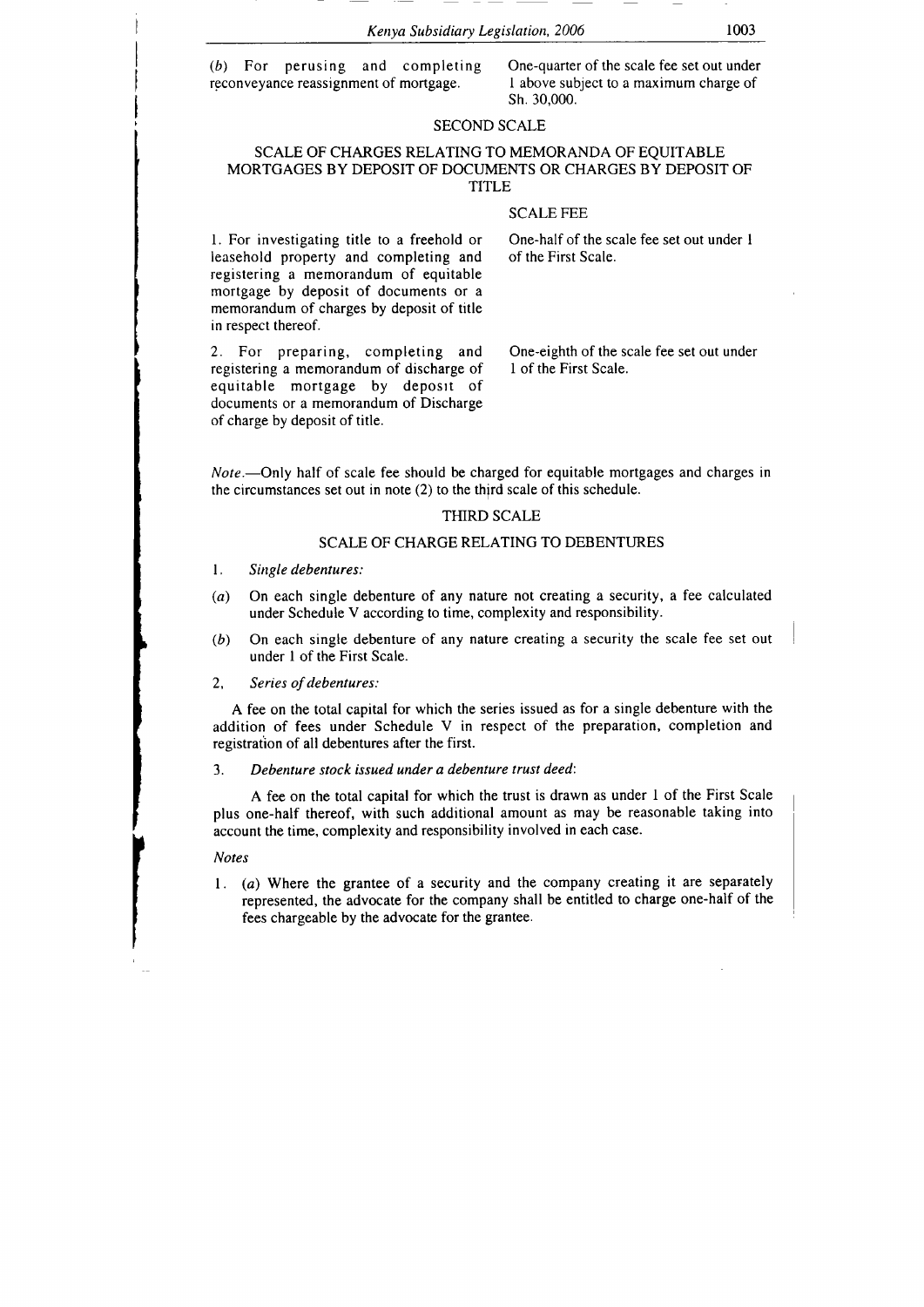(b) Where one Advocate represents both the grantee of a security and company creating it he shall be entitled to increase the prescribed fee by forty per cent.

- 2. Where two or more securities are created by a company, whether contemporaneously or subsequently, in favour of the same grantee to secure the same or a lower amount, then the fee payable shall be the full prescribed fee in respect of the principal security plus Kshs, 40,000 for each additional security. For this purpose, where the collateral or supplemental security constitutes immoveable property, KSh. 40,000 shall be charged in respect of each immoveable property so mortgaged in favour of the grantee.
- 3. Where a security by one document by more than one company or other entity in favour of the same grantee to secure the same amount, then the fee payable shall be the full prescribed fee in respect of the first company and KSh. 40,000 in respect of each company thereafter, the total fees to be divided equally between the companies unless otherwise agreed by all the companies in writing.
- 4. Where a security is created by one document by more than one company in favour of more than one grantee, then the fee payable shall be the same as the one prescribed in note 3 above.
- 5. Unless otherwise agreed by the parties in writing the company or the companies creating a security shall pay the fees of the advocate for the grantee as well as the fees of its or their own advocate.

#### FOURTH SCALE

### SCALE OF NEGOTIATING COMMISSION ON SALES AND MORTGAGES

|                                                                                     | <b>SCALE FEE</b>                     | KSH. |
|-------------------------------------------------------------------------------------|--------------------------------------|------|
| For negotiating a sale of property by<br>private treaty or loan secured by mortgage | On the first<br>£10,000 per £100     | 112  |
|                                                                                     | Over $£10,000$ to<br>30,000 per £100 | 52   |
|                                                                                     | Over £30,000 per<br>£100             | 30   |

#### Notes

- In calculating fees payable under any of the above scales a fraction  $\cot \angle 100$  up to and including f50 shall be accounted as one-half but over f50 shall be accounted as <sup>a</sup> whole unit of calculation.
- 2. In the above scales, "Mortgage" includes a conveyance, assignment or other assurance or an agreement to convey, assign or otherwise assure the immovable property or any estate, interest or other right therein to secure the payment of moneys; and "charge" includes an agreement to charge immovable property or any estate, interest or olher right therein to secure the payment of moneys; but neither word includes a memorandum of equitable mortgage by deposit of documents or <sup>a</sup> memorandum of charge by deposit of title or an agreement exclusively collateral thereto unless the collateral agreement or covenant to execute a mortgage or charge at some future time or when called upon.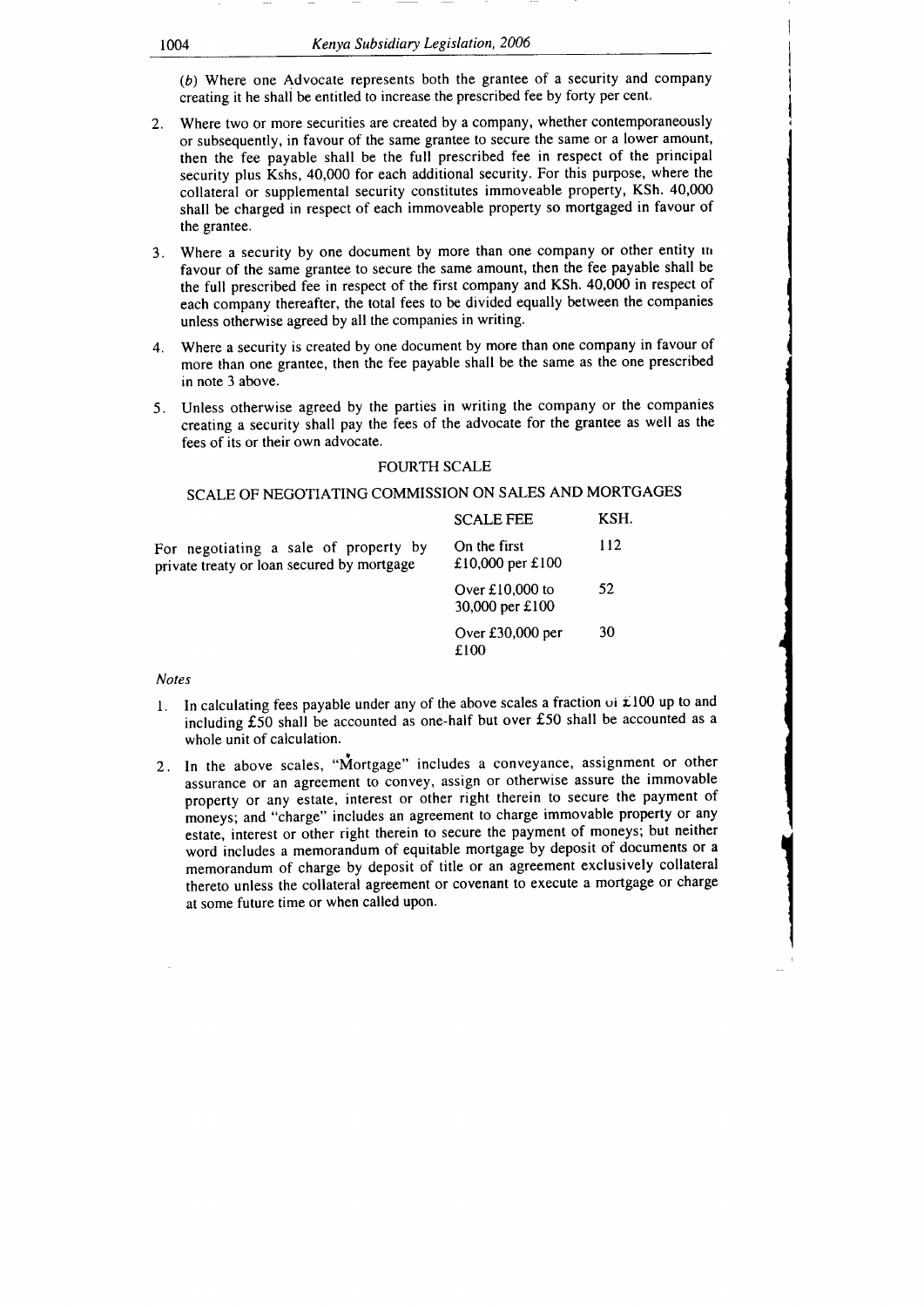#### SCHEDULE II

#### SCALE OF CHARGES FOR THE PREPARATION OF LEASES, AGREEMENTS FOR LEASES AND TENANCY AGREEMENTS AT A RACK RENT

<sup>I</sup>. To the advocate preparing , settling and completing lease or agreement and counterpart.

SCALE FEE

Annual Rent

| From (KSh.) | To (KSh.) |           |                                                                     |
|-------------|-----------|-----------|---------------------------------------------------------------------|
| 0           | 120,000   | 15.00%    | Of the annual rent                                                  |
| 120,001     | 250,000   | 12.50%    | Of the consideration or value or Sh.18,000<br>whichever is higher   |
| 250,001     | 500,000   | $10.00\%$ | Of the consideration or value or Sh., 31,250<br>whichever is higher |
| 500,001     | 1,000,000 | 7.50%     | Of the consideration or value or Sh. 50,000<br>whichever is higher  |
| 1,000,001   | 2,000,000 | 5.00%     | Of the consideration or value or Sh. 75,000<br>whichever is higher  |
| 2,000,001   | 3,000,000 | $4.00\%$  | Of the consideration or value or Sh. 100,000<br>whichever is higher |

and in respect of an amount where the annual rent rs more than KSh. 3,000,000, such fee as may be agreed but in any event not less than KSh. 100,000 and not more than the fee chargeable under paragraph  $1(f)$  above plus 0.1% on the excess amount.

2. To the advocate perusing, amending and One-half of the fee payable under 1 completing lease or agreement or counter above (so that the minimum fee charged completing lease or agreement or counter part

is not less than one half of the minimum amount permitted to be charged under I above).

#### Notes:

- l. Where a varying rent is payable the amount of the annual rent means the amount of the largest rent payable under the lease or agreement.
- 2. In the case of extension of the term of a lease, agreement for lease or tenancy agreement capable of being effected by way of an endorsement on or annexure to the original instrument, the charge shall be calculated under Schedule V.
- 3. Charges as to conveyances in fee, or for any other freehold estate reserving rent, or building leases reserving rent or other long leases not at a rack rent, or agreement for the same respectively, shall be calculated under Schedule V.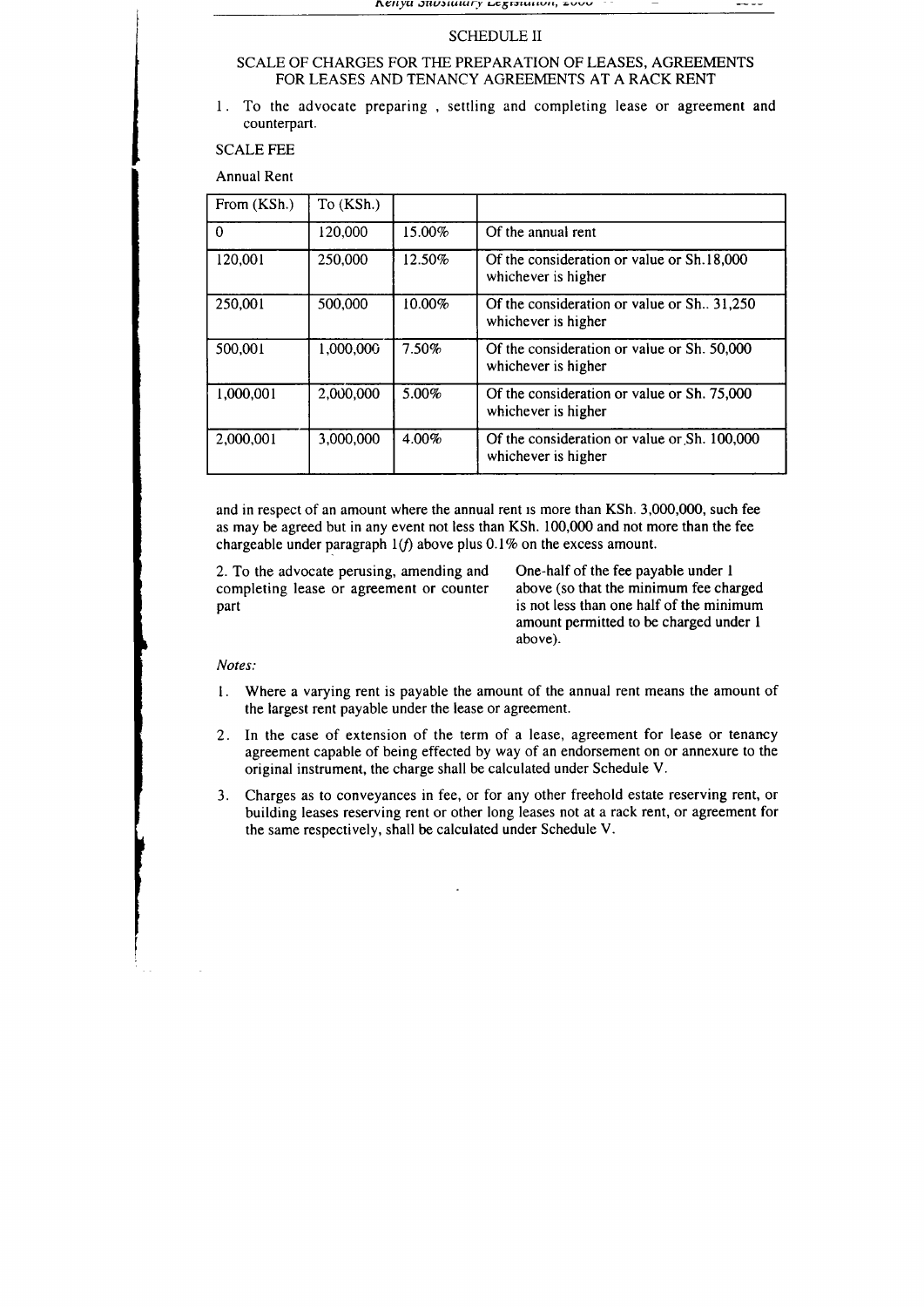#### SCHEDULE III

### I. FORMATION AND INCORPORATION OF COMPANIES WITH SHARE CAPITAL

A fee calculated according to the following scales, the fee to cover taking instructions to incorporate the company, drawing memorandum of association (if any), preparing and lodging all necessary company forms at the Companies Registry on the incorporation of the company (but excluding any prospectus) and procuring certrficate of incorporation including all routrne attendances and correspondence in connection therewith, whether the company is private or public, with or without share capital:

Such fee, taking into account the complexity and responsibility of the matter, as may be agreed between the advocate and the client but in any event not less than KSh. 50,000.

### REGISTRATION OF FOREIGN COMPANIES

Such fee taking into account the complexity and responsibility of the matter, as may be agreed between the advocate and the client but in any event not less than Kshs.50, 000.

#### 2. OTHER COMPANY WORK

All work relating to company matters other than that for which fees are prescribed in this schedule shall be charged under the appropriate schedule.

#### SCHEDULE IV

### TRADE MARKS

| 1. APPLICATIONS                                                                                                                   | KSH.  |
|-----------------------------------------------------------------------------------------------------------------------------------|-------|
| (a) Instructions to register one trade mark in one class                                                                          | 5.040 |
| $(b)$ Instructions to register second and further trade marks in<br>the name of the same proprietor simultaneously per trade mark |       |
| in one class                                                                                                                      | 2.940 |
| $(c)$ Filling priority application                                                                                                | 2.835 |

2. REGISTERED USERS

 $(a)$  Instructions to file an application to enter one registered user of one registered trade mark or more than one registered trademark of the same proprietor incorporated in the same set of documents and subject to the same conditions and restrictions in each case-

| (i) for the first one single registered trade mark                                                                                                  | 4,200 |
|-----------------------------------------------------------------------------------------------------------------------------------------------------|-------|
| (ii) for the second registered trade mark                                                                                                           | 1,890 |
| (iii) for the third registered trade mark                                                                                                           | 1,260 |
| (iv) for the fourth and each subsequent registered trade<br>mark, applications being filled simultaneously                                          | 504   |
| $(b)$ Drawing statement of case, statutory declaration in support<br>and application, depending on the amount of work<br>involved but not less than | 6.300 |
| $(c)$ Drawing registered user agreement, depending on the<br>amount of work involved but not less than                                              | 8.400 |

I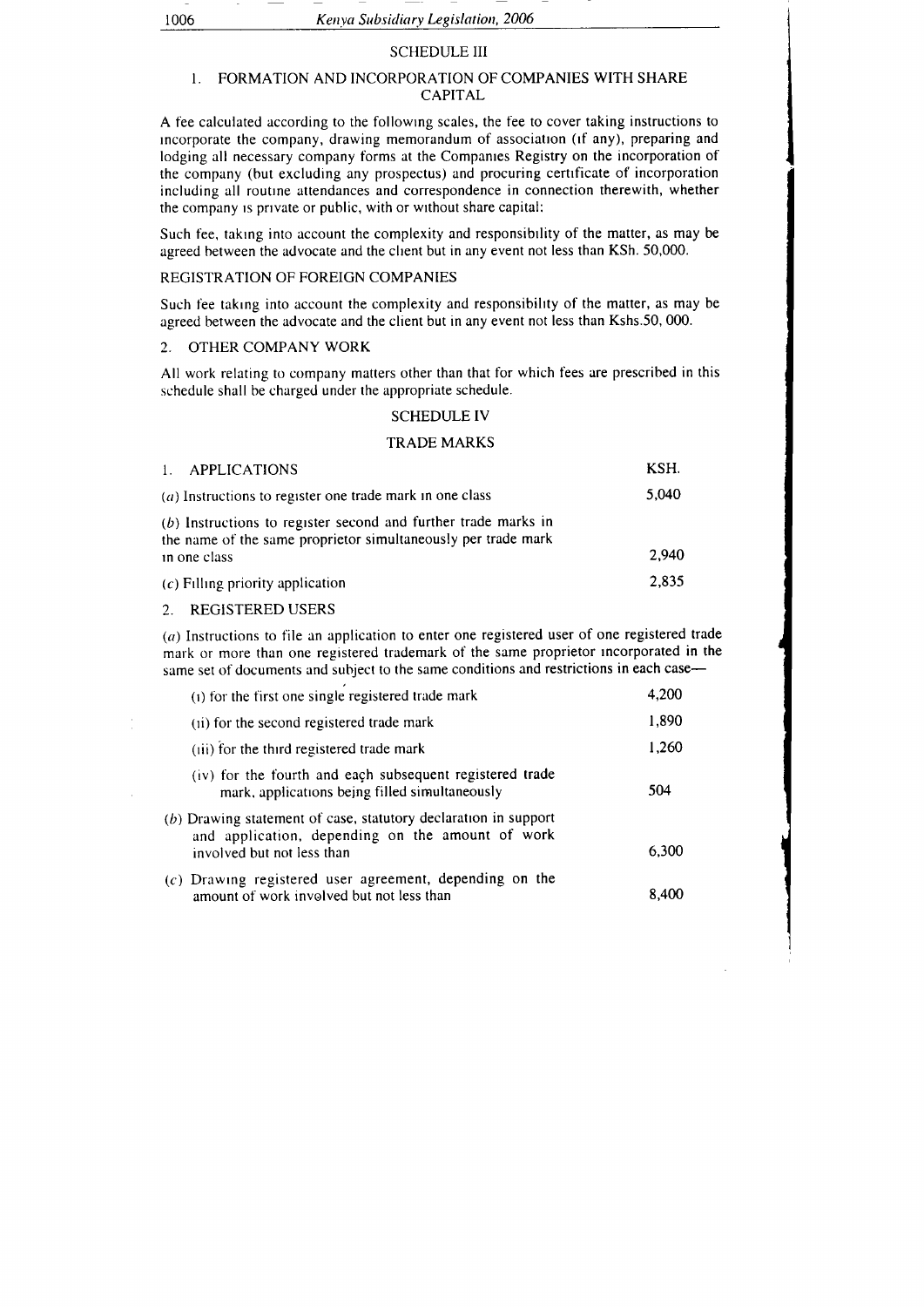| (d) Instructions to file an application under Section 31(8) $(b)$<br>for cancellation of a registered user in respect of one<br>registered trademark or more than one registered<br>trademark of same proprietor-                                                             |       |
|-------------------------------------------------------------------------------------------------------------------------------------------------------------------------------------------------------------------------------------------------------------------------------|-------|
| (i) For the first or single registered trade mark                                                                                                                                                                                                                             | 3,360 |
| (ii) For the second registered trademark                                                                                                                                                                                                                                      | 2,286 |
| (iii) For the third registered trademark                                                                                                                                                                                                                                      | 1,512 |
| (iv) For the fourth and each subsequent trademark,<br>application being filed simultaneously                                                                                                                                                                                  | 756   |
| (e) Drawing application for cancellation and statement of<br>ground, depending on amount of work involved but not<br>less than                                                                                                                                                | 1,890 |
| (f) And for each subsequent registered trade mark included in<br>the same application for cancellation, the grounds for<br>cancellation being the same                                                                                                                        | 630   |
| (g) Instructions to file an application for variation of terms of<br>appointment of registered user                                                                                                                                                                           | 4,200 |
| <b>ASSIGNMENTS</b><br>3.                                                                                                                                                                                                                                                      |       |
| $(a)$ Instructions to file an application to register a subsequent<br>proprietor of one registered trademark (or more than one<br>registered trademark standing in the same name under the<br>same devolution of title and filed simultaneously) with or<br>without goodwill- |       |
| (i) for the first registered trademark                                                                                                                                                                                                                                        | 2,520 |
| (ii) for the second registered trademark                                                                                                                                                                                                                                      | 1,134 |
| (iii) for each subsequent registered trade mark                                                                                                                                                                                                                               | 756   |
| (b) Instructions to file application for directions by the<br>Registrar for advertisement of the assignment of<br>trademarks in use without goodwill and attending to the<br>advertisement thereof-                                                                           |       |
| (i) for one registered trademark assigned                                                                                                                                                                                                                                     | 2,520 |
| (ii) for every other registered trade mark assigned under<br>the same devolution of title filed simultaneously                                                                                                                                                                | 1,134 |
| (b) Instructions to apply for extensions of time in which to<br>apply for directions to advertise                                                                                                                                                                             | 1,260 |
| <b>RENEWALS</b><br>4.                                                                                                                                                                                                                                                         |       |
| $(a)$ Instructions to renew the registration of one trademark in<br>one class                                                                                                                                                                                                 | 2,772 |
| $(b)$ Instructions to renew the registration of second and further<br>trademarks in the same proprietor simultaneously                                                                                                                                                        | 1,890 |

 $\mathcal{L}^{\text{max}}_{\text{max}}$ 

 $\cdots$  ,  $-$ 

t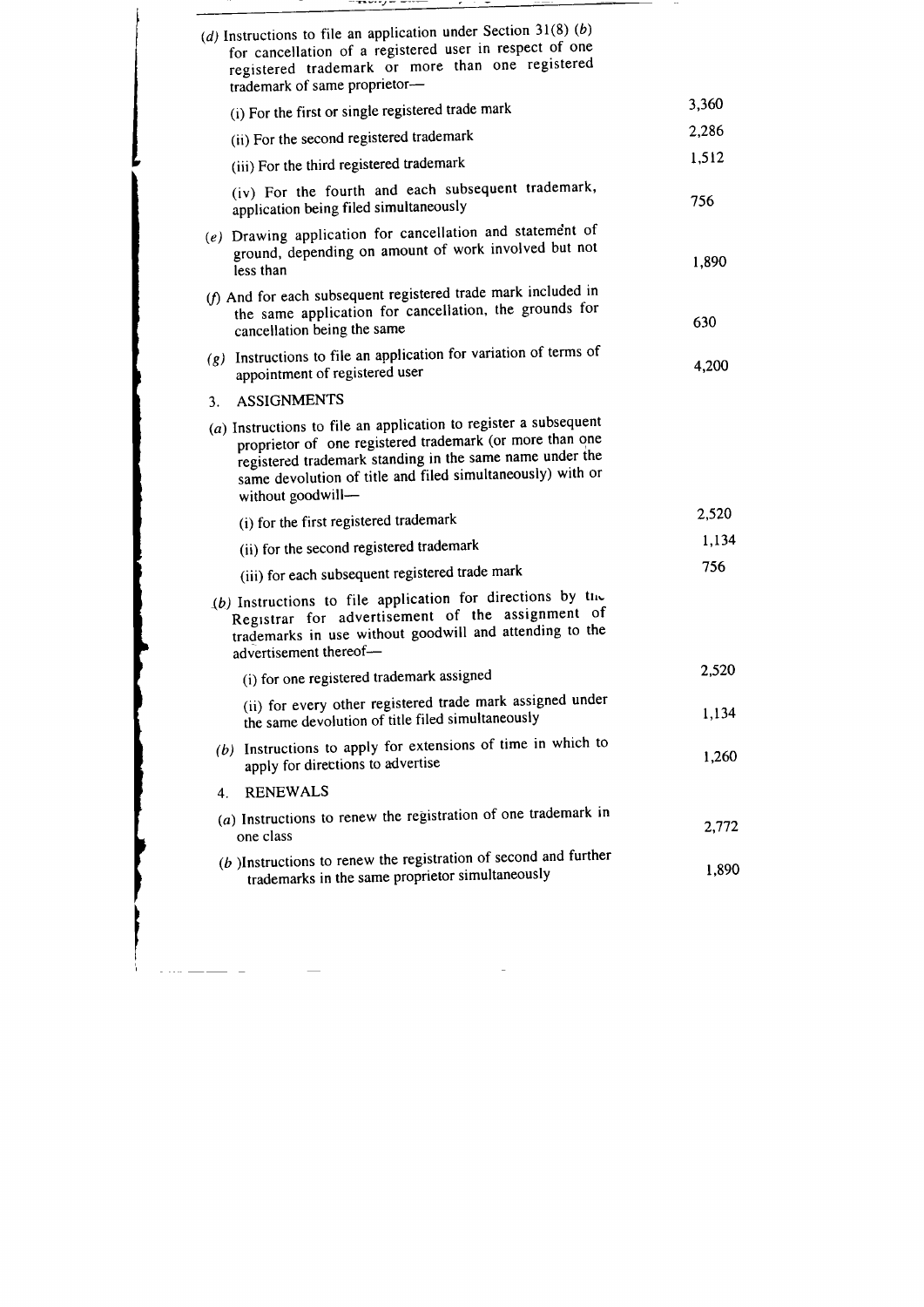|             | (a) Instruction to enter opposition or to defend opposition<br>proceedings or to apply for rectification or to defend<br>rectification proceedings where such opposition or<br>proceedings are conducted before the Registrar- |       |
|-------------|--------------------------------------------------------------------------------------------------------------------------------------------------------------------------------------------------------------------------------|-------|
| 9.          | OPPOSITION AND RECTIFICATION PROCEEDINGS                                                                                                                                                                                       |       |
|             | (ii) Second and additional copies of same document<br>obtained simultaneously                                                                                                                                                  | 630   |
|             | (i) One copy of any document.                                                                                                                                                                                                  | 2,100 |
|             | (c) Instructions to obtain registry certified copies of<br>documents:-                                                                                                                                                         |       |
|             | (b) Instructions to obtain Registrar's preliminary advice on<br>Form T. M. 27 or T.M. 28 including drawing the<br>prescribed form                                                                                              | 1,260 |
|             | (11) an unqualified employee                                                                                                                                                                                                   | 840   |
|             | (1) an advocate                                                                                                                                                                                                                | 1,260 |
|             | (a) Attendances to search the register or a file at the registry<br>and advising thereon, per quarter hour or part thereof<br>$y -$                                                                                            |       |
| 8.          | <b>SEARCHES AND COPIES</b>                                                                                                                                                                                                     |       |
|             | $(b)$ Instructions to amend or alter second and further registered<br>trademarks simultaneously in one class, per trade mark<br>per class                                                                                      | 1,008 |
|             | (a) Instructions to amend or alter one registered trademark in<br>one class                                                                                                                                                    | 2,520 |
|             | ALTERATIONS OR AMENDMENTS                                                                                                                                                                                                      |       |
| $7_{\cdot}$ | $(b)$ Instructions to register change of address of the registered<br>proprietor in respect of second and further trade marks<br>simultaneously for each change of address per trade mark<br>in one class                      | 1,008 |
|             | (a) Instructions to register change of address of the registered<br>proprietor in respect of one trade mark in one class                                                                                                       | 1,512 |
| 6.          | <b>CHANGE OF ADDRESS</b>                                                                                                                                                                                                       |       |
|             | $(b)$ Instructions to register change of name of the registered<br>proprietor in respect of second and further trade marks<br>simultaneously for each change of name per trade mark in<br>one class 1,008                      |       |
|             | (a) Instructions to register change of name of the registered<br>proprietor in respect of one trade mark in one class                                                                                                          | 1,512 |
|             | <b>CHANGE OF NAME</b>                                                                                                                                                                                                          |       |
| 5.          | $(c)$ Instructions to restore the registration of one trademark in<br>one class under the provisions of rule 68 of the Trade<br><b>Marks Rules</b>                                                                             | 3,360 |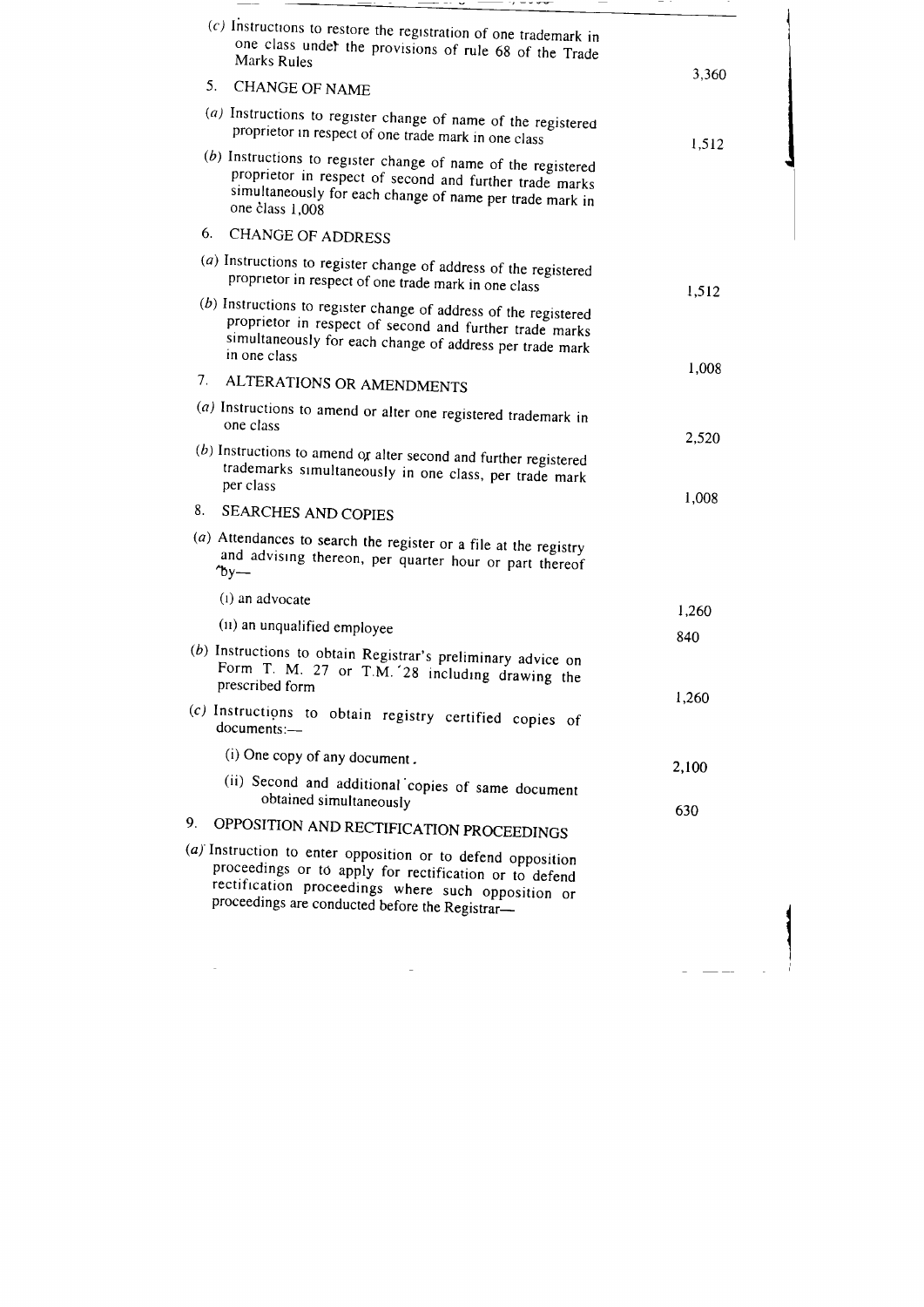| Kenya Subsidiary Legislation, 2006                                                                                                                                                                                                                                                                                                                                              | 1009    |
|---------------------------------------------------------------------------------------------------------------------------------------------------------------------------------------------------------------------------------------------------------------------------------------------------------------------------------------------------------------------------------|---------|
| Such fee as the taxing officer in the exercise of his<br>discretion and taking into consideration the nature and<br>importance of the opposition or rectification, the value of<br>the trade mark to the parties concerned, the amount of<br>evidence filed and the time required for the proceedings<br>and all other relevant circumstances shall decide but not<br>less than | 150,000 |
| (b) Attendance before the Registrar conducting opposition or<br>rectification proceedings every whole day                                                                                                                                                                                                                                                                       | 11,760  |
| $(c)$ Every half-day or part thereof                                                                                                                                                                                                                                                                                                                                            | 5,880   |
| ( $d$ ) On interlocutory matters, taking judgement, etc every 15<br>minutes or part thereof                                                                                                                                                                                                                                                                                     | 805     |
| 10. MISCELLANEOUS MATTERS                                                                                                                                                                                                                                                                                                                                                       |         |
| $(a)$ Instructions to advise on registrability of a mark, or on a<br>point of law or practice; such fee as may be reasonable in<br>the circumstances but not less than                                                                                                                                                                                                          | 5,250   |
| $(b)$ Attendance on the Registrar, for every 15 minutes or part<br>thereof                                                                                                                                                                                                                                                                                                      |         |
| (i) For argument                                                                                                                                                                                                                                                                                                                                                                | 1,470   |
| (ii) For filing papers                                                                                                                                                                                                                                                                                                                                                          | 420     |
| $(c)$ Correspondence, where charged for separately (see the<br>note to this part of this schedule)—                                                                                                                                                                                                                                                                             |         |
| $(i)$ Per letter                                                                                                                                                                                                                                                                                                                                                                | 210     |
| or per folio                                                                                                                                                                                                                                                                                                                                                                    | 126     |
| (ii) Receiving and perusing letters—                                                                                                                                                                                                                                                                                                                                            |         |
| Per letter                                                                                                                                                                                                                                                                                                                                                                      | 84      |
| or per folio.                                                                                                                                                                                                                                                                                                                                                                   | 50      |
| (d) Drawing all other necessary documents (notices of<br>opposition, statutory declarations, counter-statements,<br>$etc)$ —                                                                                                                                                                                                                                                    |         |
| $(i)$ Per folio                                                                                                                                                                                                                                                                                                                                                                 | 336     |
| (ii) Files copies, per folio                                                                                                                                                                                                                                                                                                                                                    | 33      |
| (e) Perusing documents, pleadings, statutory declarations, etc.<br>to be charged for as for perusals at item $8(a)$ of schedule<br>VI.                                                                                                                                                                                                                                          |         |
| (f) All other necessary attendances (including attendances to<br>take minutes of evidence of witnesses other than the party for<br>whom the Advocate is acting), per quarter hour or part thereof                                                                                                                                                                               | 630     |
| <i>Note</i> .- The fees in items 1, 2, 3,4,5,6 and 7 above are<br>inclusive, unless otherwise                                                                                                                                                                                                                                                                                   |         |

 $\label{eq:2.1} \mathcal{L}_{\mathcal{A}}(x) = \mathcal{L}_{\mathcal{A}}(x) \mathcal{L}_{\mathcal{A}}(x) \mathcal{L}_{\mathcal{A}}(x) \mathcal{L}_{\mathcal{A}}(x) \mathcal{L}_{\mathcal{A}}(x) \mathcal{L}_{\mathcal{A}}(x)$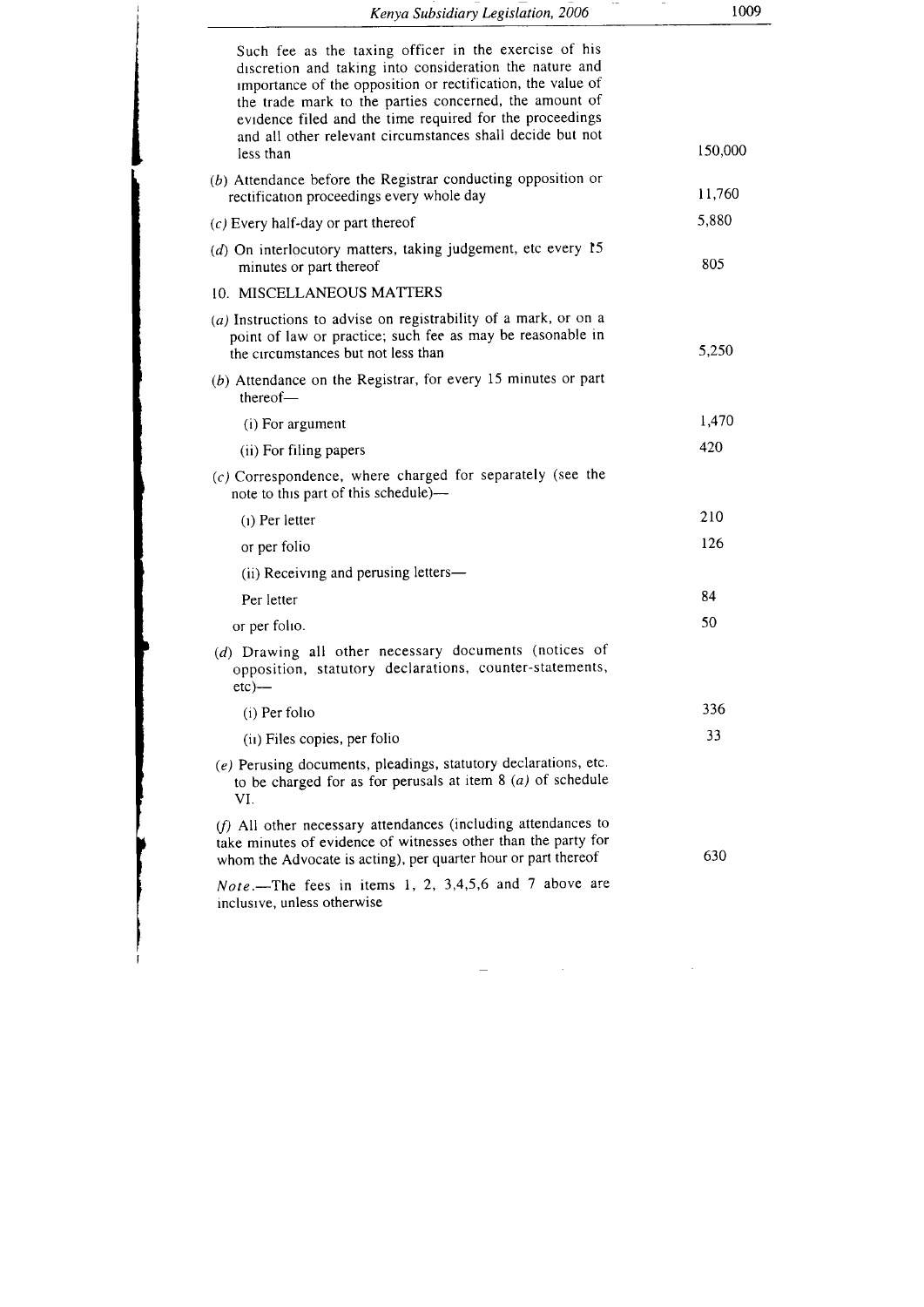l010 Kenya Subsidiary Legislation, 2006

Provided, of drawing statutory forms and authorizations as necessary, and of all'necessary routine correspondence with and attendances at the registry and correspondence with the client, but they do not cover additipnal matters shown in items 8 and 9 and work occasioned by objections or gueries by the Registrar or third parties or by any other complication or unusual delay, which matters and writ shall be charged for separately.

#### SCHEDULE V

### FEES IN RESPECT OF BUSINESS THE REMUNERATION FOR WHICH IS NOT OTHERWISE PRESCRIBED OR WHICH HAS BEEN THE SUBJECT OF AN ELECTION UNDER PARAGRAPH 22

# PART I-AGREED HOURLY RATE

- l. Fees talling to be assessed under this Schedule may either be charged in accordance with paragraph 2 of this part or assessed in accordance with Part II
- 2. An advocate may charge his fees at such hourly rate or rates as may be agreed with his client from time to time.

### PART II-ALTERNATIVE METHOD OF ASSESSMENT

#### I. INSTRUCTIONS

Such fee for instructions as, having regard to the care and labour required the number and length of the papers to be perused, the nature or importance of the matter, the amount or value of the subject matter ihvolved, the interest of the parties, complexity of the matter and all other circumstances of the case, may be fair and reasonable, but so that due allowances shall be given in the instruction fee for other charges raised under this schedule.

#### 2. DRAWING AND PERUSING, ETC.

|                                                                                                                                                                                                                                     | KSH. |
|-------------------------------------------------------------------------------------------------------------------------------------------------------------------------------------------------------------------------------------|------|
| For drawing                                                                                                                                                                                                                         | 168  |
| For engrossing                                                                                                                                                                                                                      | 33   |
| For fair copying                                                                                                                                                                                                                    | 21   |
| For perusing                                                                                                                                                                                                                        | 50   |
| <b>ATTENDANCE</b><br>3.                                                                                                                                                                                                             |      |
| In ordinary cases per 15 minutes or part thereof                                                                                                                                                                                    | 525  |
| On routine telephone calls within Kenya for 3 minutes or part<br>thereof                                                                                                                                                            | 105  |
| <b>T</b> all the state of the second construction of the indicate of the state of the state of the state of the state of the state of the state of the state of the state of the state of the state of the state of the state of th |      |

In other cases the taxing officer may increase or diminish the above charges if for any special reason he sees it fit.

# 4. . TIME ENGAGED

Where charge is so based in lieu of charges per item of work done-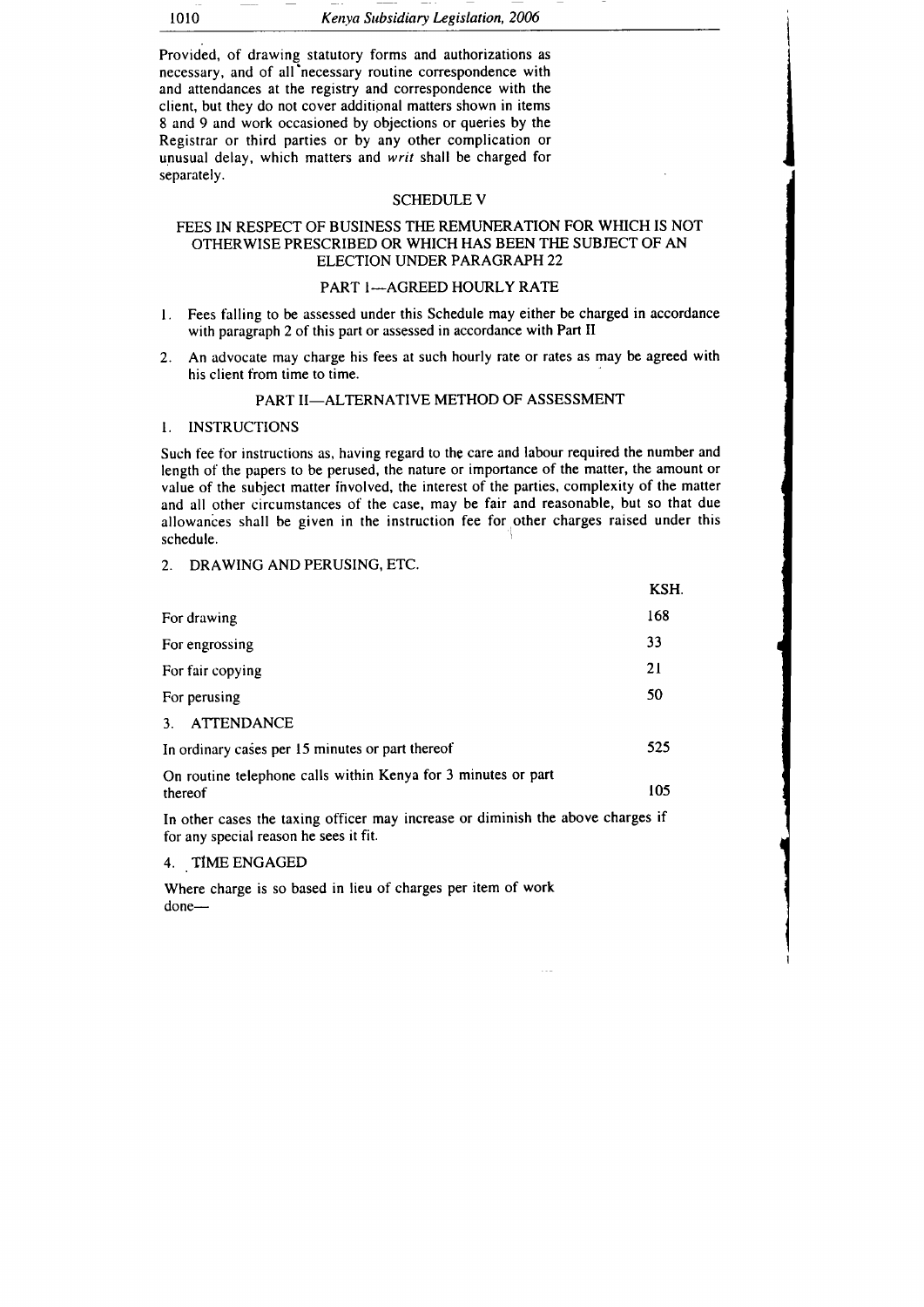| Kenya Subsidiary Legislation, 2000                                                                                                                                                                      |        |
|---------------------------------------------------------------------------------------------------------------------------------------------------------------------------------------------------------|--------|
| Per hour or part thereof                                                                                                                                                                                | 5,000  |
| CORRESPONDENCE<br>5.                                                                                                                                                                                    |        |
| Letters                                                                                                                                                                                                 | 210    |
| Or per folio                                                                                                                                                                                            | 126    |
| Receiving and perusing letters                                                                                                                                                                          | 84     |
|                                                                                                                                                                                                         | 50     |
| Or per folio                                                                                                                                                                                            |        |
| <b>OPINIONS</b><br>6.                                                                                                                                                                                   |        |
| For formal written opinion, such fee as may be reasonable in<br>the circumstances, having regard to the same considerations as<br>set out above for the assessment of instructions but not less<br>than | 25,000 |
| <b>JOURNEYS FROM HOME</b><br>7.                                                                                                                                                                         |        |
| For every day of not less than seven hours employed in<br>travelling                                                                                                                                    | 10,500 |
| Where a lesser time than seven hours is so employed per hour                                                                                                                                            | 1,680  |

provided that the taxing officer may increase or diminish the above allowance if for any special reason he sees it fit.

# 8. DEBT COLLECTION

In respect of non-contentious debt collection matters an advocate may enter into a general agreement with a client to charge therefor upon the following inclusive scale in lieu of charging per item for work done. Provided that in any case where not more than one letter of demand has been written the scale shall be reduced by one-half, subject to a minimum fee of Shs.315 and provided further that where the letter of demand if followed by the institution of proceedings at the instance of the same advocate the scale does not apply and the letter shall be charged under item 5 of this schedule or under Schedule VI or Schedule VIII as may be appropriate.

KSH.

| (a) Where the amount of the debt does not exceed Sh. $1,000$                                                                                                                                                                   | 630    |
|--------------------------------------------------------------------------------------------------------------------------------------------------------------------------------------------------------------------------------|--------|
| (b) Where the amount of the debt exceeds Sh. 1,000 but does<br>not exceed Sh. 3,000                                                                                                                                            | 1,050  |
| (c) Where the amount of the debt exceeds Sh. 3,000 but does<br>not exceed Sh. 6,000                                                                                                                                            | 1,470  |
| (d) Where the amount of the debt exceeds Sh. 6,000 but does<br>not exceed Sh. 10,000                                                                                                                                           | 1,890  |
| (e) Where the amount of the debt exceeds Sh. 10,000 but does<br>not exceed Sh. 100,000                                                                                                                                         | 2,100  |
| Plus 7.5 per cent on the amount over 10,000                                                                                                                                                                                    |        |
| ( $f$ ) Where the amount of the debt exceeds Sh. 100,000                                                                                                                                                                       | 11.550 |
| $\sim$ 0.000 0.000 0.000 0.000 0.000 0.000 0.000 0.000 0.000 0.000 0.000 0.000 0.000 0.000 0.000 0.000 0.000 0.000 0.000 0.000 0.000 0.000 0.000 0.000 0.000 0.000 0.000 0.000 0.000 0.000 0.000 0.000 0.000 0.000 0.000 0.000 |        |

Plus 1.5 per cent on the amount overloo, 000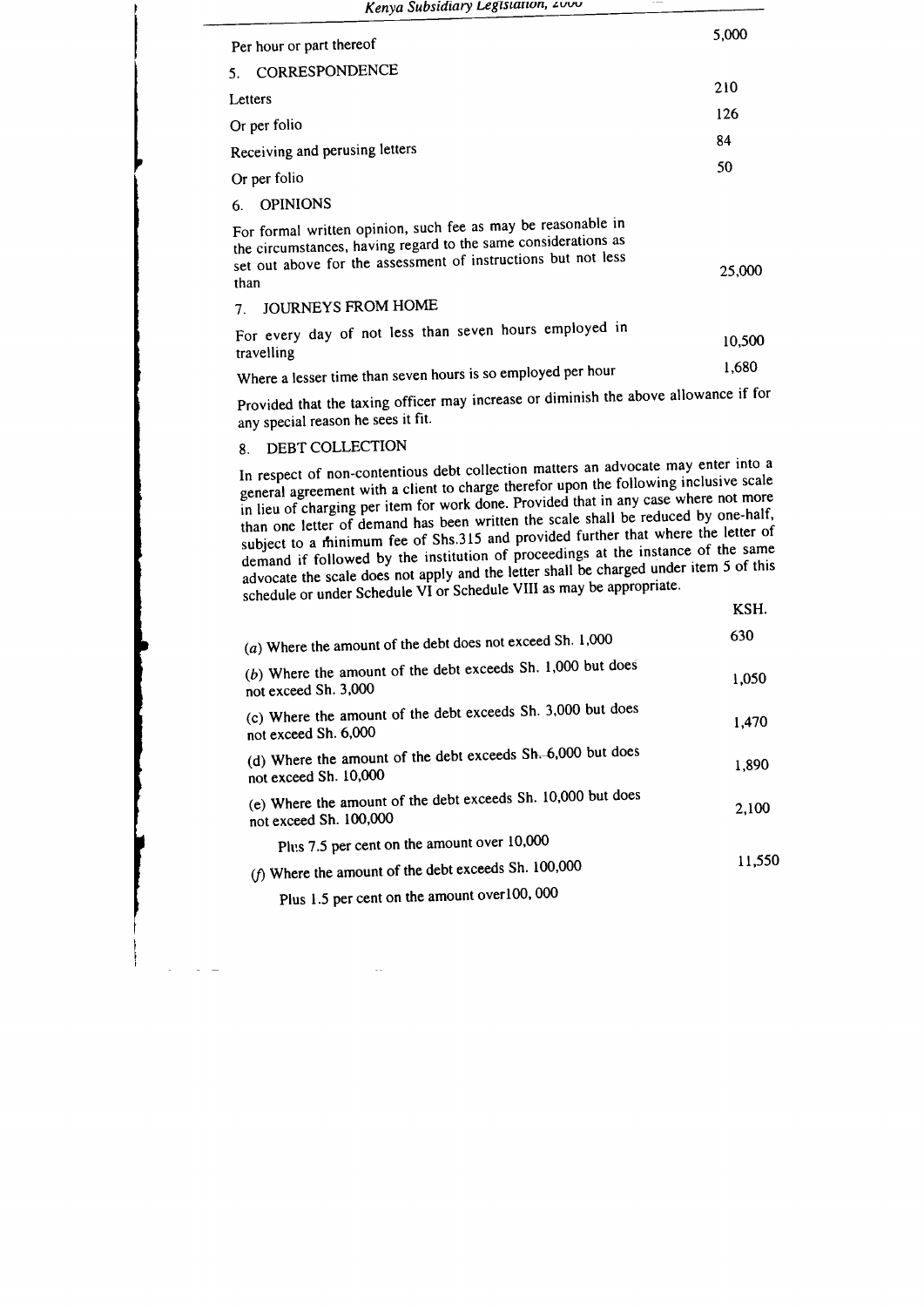$1014$ Kenya Subsidiary Legislation, 2006

# 9, CHATTELS TRANSFERS

For drawing and completing an instrument under the Chattels Transfer Act including all necessary and proper searches, affidavits, stamping and registration.

KSH.

i

**!** 

I

i I I I

I

i

(a) Where the amount secured does not exceed Sh. 50,000  $(4,200)$ <br>(b) Where the amount secured exceeds Sh. 50,000, one-half of the scale fee under 1 of the First Scale of Schedule 1 adjusted rn accordance with the notes to that Schedule.

### SCHEDULE VI

# COSTS OF PROCEEDINGS IN THE HIGH COURT

# A - PARTY AND PARTY COSTS

# I. INSTRUCTION FEES

- Subject as hereinafter provided, the fees for instructions shall be as follows---<br>1. To sue in an ordinary suit in which no appearance is entered under Order IX A <sup>1</sup> To sue in an ordinary suit in which no appearance is entered under Order IX A of the Civil Procedure Rules where no application for leave to appear and defend is made, the fee shall be 65% of the fees chargeable under
	- ii. To sue or defend in a suit in which the suit is determined in a summary manner<br>in any manner whatsoever without going to full trial the fee shall be 75% of the<br>fees chargeable under item 1 (b) where the value of the s
- tii. In a suit where settlement is reached prior to confirmation of the first hearing date of the suit the fee shall be 85% of the fee chargeable under item  $I(b)$  of this Schedule.

The fee for instructions in surts shall be as follows, unless the taxing officer in his discretion shall increase or (unless otherwise provided) reduce it:

(a) To sue in any proceedings (whether commenced by plaint, petition, originating summons or notice of motion) in which no defence or other denial of liability is filed; where the value of the subject matter can be determined from the pleading, judgement or settlement between the parties and—

|                   | That value exceeds                                                        | But does not exceed |  |
|-------------------|---------------------------------------------------------------------------|---------------------|--|
| KSh.              | KSh.                                                                      | KSh.                |  |
|                   | 500,000                                                                   | 28,000              |  |
| 500,000           | 750,000                                                                   | 35,000              |  |
| 750,000           | 1,000,000                                                                 | 49,000              |  |
| 1,000,000         | 20,000,000 fees as for Shs. 1,000,000<br>plus an additional 1.5 per cent. |                     |  |
| $\sim$ 00.000 000 |                                                                           |                     |  |

fees as for 20,000,000 plus an additional  $1.25\%$ Over 20,000,000

So sue in any proceedings described in paragraph  $(a)$  where a defence or other denial of liability is filed; or to have an issue determined arising out of inter-pleader or  $(b)$  To sue in any proceedings described in paragraph  $(a)$  where a defence or other denial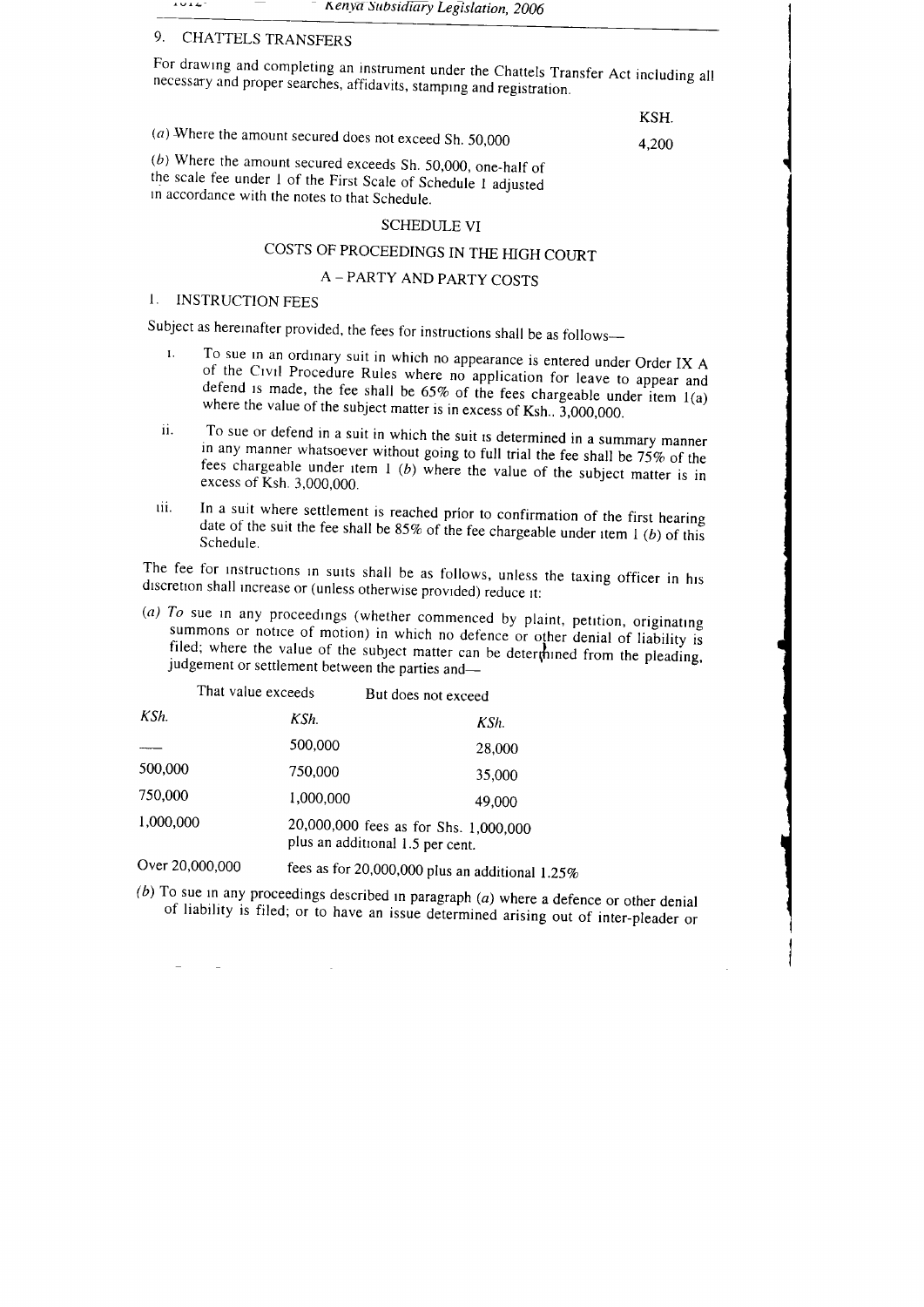| Kenya Subsidiary Legislation, 2006 |  |  | 1013 |
|------------------------------------|--|--|------|

other proceedings before or after suit; or to present or oppose an appeal where the value of the subject matter can be determrned from the pleadings, judgement or settlement between the parties and-

| That value exceeds | But does not exceed |                                                                 |
|--------------------|---------------------|-----------------------------------------------------------------|
| Sh.                | Sh.                 | Shs.                                                            |
|                    | 500,000             | 49,000                                                          |
| 500,000            | 750,000             | 63,000                                                          |
| 750,000            | 1,000,000           | 77,000                                                          |
| 1,000,000          | cent.               | 20,000,000 fees as for Sh. 1,000,000 plus an additional 1.5 per |
| Over 20,000,000    |                     | fees as for 20,000,000 plus an additional 1.25 per cent         |

(c) To defend proceedings where the defendant substantially adopts the defence of another defendant; an instruction fee calculated under sub-paragraph I (a).

 $(d)$  To defend any other proceedings; an instruction fee calculated under sub-paragraphl (b)

(e) Bankruptcy proceedings-

| (i) debtors applicant                                                                                                         | Sh.    |
|-------------------------------------------------------------------------------------------------------------------------------|--------|
| to present or oppose a debtor's petition                                                                                      | 3,500  |
| to apply or oppose discharge                                                                                                  | 2,100  |
| (ii) Creditor's application:-                                                                                                 |        |
| to apply for issue of a bankruptcy notice                                                                                     | 700    |
| to present or oppose a creditors petition                                                                                     | 3,500  |
| to apply for or oppose a discharge                                                                                            | 2,100  |
| $(f)$ Companies—                                                                                                              |        |
| (i) to present or oppose proceedings under rule $5(1)$ of the                                                                 |        |
| companies (winding-up) Rules                                                                                                  | 12,600 |
| (ii) to support a petition for winding-up of a company                                                                        | 2.520  |
| (iii) to present or oppose any other proceedings under the                                                                    |        |
| companies Act                                                                                                                 | 4,200  |
| $(g)$ Matrimonial causes—                                                                                                     |        |
| (i) to present a petition for dissolution of marriage,<br>nullity, judicial separation, or restitution of conjugal<br>rights: |        |
| where the proceedings are defended                                                                                            | 12.600 |
| Where the proceedings are defended, or to defend                                                                              |        |
| proceedings, such sum as may be reasonable but not less<br>than                                                               | 25,200 |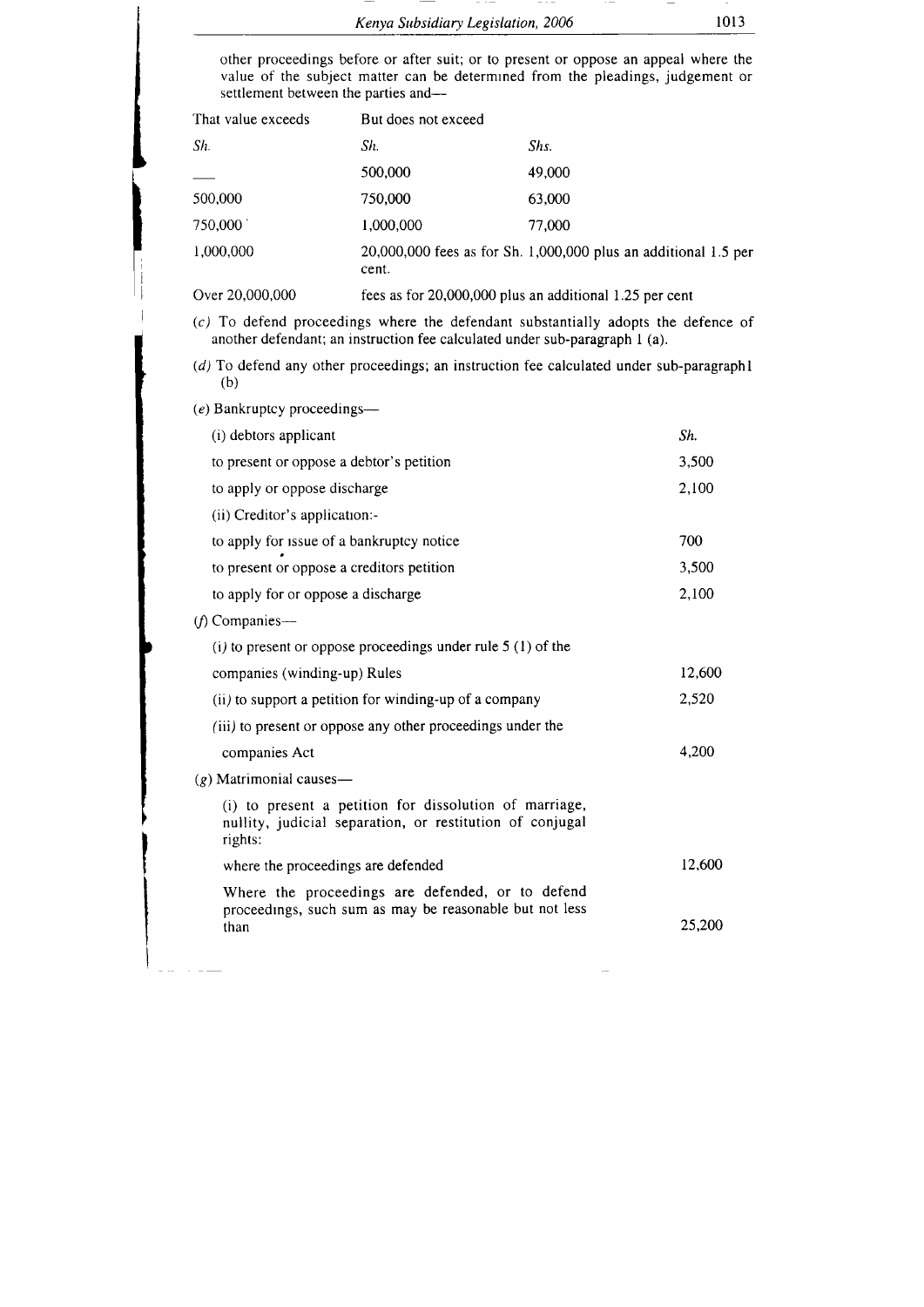| (ii) to apply for additional or ancillary relief, or for<br>custody or access:<br>If the application is dealt with together with the petition<br>or answer, as the case may be<br>If the application is not dealt with together with the<br>petition or answer<br>(iii) to apply for a Registrar's Certificate<br>(iv) to present or oppose an application to a judge under<br>the matrimonial Causes Rules or laws on Guardianship<br>not otherwise provided for: such sum may be reasonable<br>but not less than<br>$(h)$ Adoption and guardianship-<br>(i) to present or oppose an application for adoption such<br>sum as may be reasonable but not less than<br>(ii) to present or oppose an application for guardianship;<br>such sum may be reasonable but not less than<br>$(i)$ To present or oppose an election petition; such sum as may<br>be reasonable but not less than<br>$(j)$ Prerogative orders—<br>To present or oppose an application for a prerogative<br>order; such sum as may be reasonable but not less than<br>$(k)$ To present or oppose objections to an award made by an<br>arbitrator<br>(l) To sue or defend in any case not provided for above; such<br>sum as may be reasonable but not less than<br>(m) T o present or oppose an appeal in any case not provided<br>for above; such sum as may be reasonable but not less than<br>(n) To counter-claim; a fee under subparagraph (a) or (b), as)<br>appropriate.<br>(o) Matters arising during proceedings-<br>(i) to prepare an affidavit<br>630<br>(ii) to prepare interrogatories or answers thereto<br>(iii) to apply for a commission or letter of request for the<br>examination of a witness | 1014 | Kenya Subsidiary Legislation, 2006                   |        |
|----------------------------------------------------------------------------------------------------------------------------------------------------------------------------------------------------------------------------------------------------------------------------------------------------------------------------------------------------------------------------------------------------------------------------------------------------------------------------------------------------------------------------------------------------------------------------------------------------------------------------------------------------------------------------------------------------------------------------------------------------------------------------------------------------------------------------------------------------------------------------------------------------------------------------------------------------------------------------------------------------------------------------------------------------------------------------------------------------------------------------------------------------------------------------------------------------------------------------------------------------------------------------------------------------------------------------------------------------------------------------------------------------------------------------------------------------------------------------------------------------------------------------------------------------------------------------------------------------------------------------------------------------------------------------------------|------|------------------------------------------------------|--------|
|                                                                                                                                                                                                                                                                                                                                                                                                                                                                                                                                                                                                                                                                                                                                                                                                                                                                                                                                                                                                                                                                                                                                                                                                                                                                                                                                                                                                                                                                                                                                                                                                                                                                                        |      |                                                      |        |
|                                                                                                                                                                                                                                                                                                                                                                                                                                                                                                                                                                                                                                                                                                                                                                                                                                                                                                                                                                                                                                                                                                                                                                                                                                                                                                                                                                                                                                                                                                                                                                                                                                                                                        |      |                                                      | 2,100  |
|                                                                                                                                                                                                                                                                                                                                                                                                                                                                                                                                                                                                                                                                                                                                                                                                                                                                                                                                                                                                                                                                                                                                                                                                                                                                                                                                                                                                                                                                                                                                                                                                                                                                                        |      |                                                      | 8,400  |
|                                                                                                                                                                                                                                                                                                                                                                                                                                                                                                                                                                                                                                                                                                                                                                                                                                                                                                                                                                                                                                                                                                                                                                                                                                                                                                                                                                                                                                                                                                                                                                                                                                                                                        |      |                                                      | 525    |
|                                                                                                                                                                                                                                                                                                                                                                                                                                                                                                                                                                                                                                                                                                                                                                                                                                                                                                                                                                                                                                                                                                                                                                                                                                                                                                                                                                                                                                                                                                                                                                                                                                                                                        |      |                                                      | 1,890  |
|                                                                                                                                                                                                                                                                                                                                                                                                                                                                                                                                                                                                                                                                                                                                                                                                                                                                                                                                                                                                                                                                                                                                                                                                                                                                                                                                                                                                                                                                                                                                                                                                                                                                                        |      |                                                      |        |
|                                                                                                                                                                                                                                                                                                                                                                                                                                                                                                                                                                                                                                                                                                                                                                                                                                                                                                                                                                                                                                                                                                                                                                                                                                                                                                                                                                                                                                                                                                                                                                                                                                                                                        |      |                                                      | 8,400  |
|                                                                                                                                                                                                                                                                                                                                                                                                                                                                                                                                                                                                                                                                                                                                                                                                                                                                                                                                                                                                                                                                                                                                                                                                                                                                                                                                                                                                                                                                                                                                                                                                                                                                                        |      |                                                      |        |
|                                                                                                                                                                                                                                                                                                                                                                                                                                                                                                                                                                                                                                                                                                                                                                                                                                                                                                                                                                                                                                                                                                                                                                                                                                                                                                                                                                                                                                                                                                                                                                                                                                                                                        |      |                                                      | 10,550 |
|                                                                                                                                                                                                                                                                                                                                                                                                                                                                                                                                                                                                                                                                                                                                                                                                                                                                                                                                                                                                                                                                                                                                                                                                                                                                                                                                                                                                                                                                                                                                                                                                                                                                                        |      |                                                      | 42,000 |
|                                                                                                                                                                                                                                                                                                                                                                                                                                                                                                                                                                                                                                                                                                                                                                                                                                                                                                                                                                                                                                                                                                                                                                                                                                                                                                                                                                                                                                                                                                                                                                                                                                                                                        |      |                                                      |        |
|                                                                                                                                                                                                                                                                                                                                                                                                                                                                                                                                                                                                                                                                                                                                                                                                                                                                                                                                                                                                                                                                                                                                                                                                                                                                                                                                                                                                                                                                                                                                                                                                                                                                                        |      |                                                      | 28,000 |
|                                                                                                                                                                                                                                                                                                                                                                                                                                                                                                                                                                                                                                                                                                                                                                                                                                                                                                                                                                                                                                                                                                                                                                                                                                                                                                                                                                                                                                                                                                                                                                                                                                                                                        |      |                                                      | 8,400  |
|                                                                                                                                                                                                                                                                                                                                                                                                                                                                                                                                                                                                                                                                                                                                                                                                                                                                                                                                                                                                                                                                                                                                                                                                                                                                                                                                                                                                                                                                                                                                                                                                                                                                                        |      |                                                      | 8,400  |
|                                                                                                                                                                                                                                                                                                                                                                                                                                                                                                                                                                                                                                                                                                                                                                                                                                                                                                                                                                                                                                                                                                                                                                                                                                                                                                                                                                                                                                                                                                                                                                                                                                                                                        |      |                                                      | 6,300  |
|                                                                                                                                                                                                                                                                                                                                                                                                                                                                                                                                                                                                                                                                                                                                                                                                                                                                                                                                                                                                                                                                                                                                                                                                                                                                                                                                                                                                                                                                                                                                                                                                                                                                                        |      |                                                      |        |
|                                                                                                                                                                                                                                                                                                                                                                                                                                                                                                                                                                                                                                                                                                                                                                                                                                                                                                                                                                                                                                                                                                                                                                                                                                                                                                                                                                                                                                                                                                                                                                                                                                                                                        |      |                                                      |        |
|                                                                                                                                                                                                                                                                                                                                                                                                                                                                                                                                                                                                                                                                                                                                                                                                                                                                                                                                                                                                                                                                                                                                                                                                                                                                                                                                                                                                                                                                                                                                                                                                                                                                                        |      |                                                      |        |
|                                                                                                                                                                                                                                                                                                                                                                                                                                                                                                                                                                                                                                                                                                                                                                                                                                                                                                                                                                                                                                                                                                                                                                                                                                                                                                                                                                                                                                                                                                                                                                                                                                                                                        |      |                                                      | 3,500  |
|                                                                                                                                                                                                                                                                                                                                                                                                                                                                                                                                                                                                                                                                                                                                                                                                                                                                                                                                                                                                                                                                                                                                                                                                                                                                                                                                                                                                                                                                                                                                                                                                                                                                                        |      |                                                      | 2,100  |
| commission for examination of a person not residing in<br>Kenya; such sum as may be reasonable but not less than                                                                                                                                                                                                                                                                                                                                                                                                                                                                                                                                                                                                                                                                                                                                                                                                                                                                                                                                                                                                                                                                                                                                                                                                                                                                                                                                                                                                                                                                                                                                                                       |      | (iv) to prepare a brief for counsel in relation to a | 12,600 |
| (v) to prepare a case stated for the opinion of the court;<br>such sum as may be reasonable but not less than                                                                                                                                                                                                                                                                                                                                                                                                                                                                                                                                                                                                                                                                                                                                                                                                                                                                                                                                                                                                                                                                                                                                                                                                                                                                                                                                                                                                                                                                                                                                                                          |      |                                                      | 4,200  |

 $\label{eq:2.1} \frac{1}{\sqrt{2}}\int_{\mathbb{R}^3}\frac{1}{\sqrt{2}}\left(\frac{1}{\sqrt{2}}\right)^2\frac{1}{\sqrt{2}}\left(\frac{1}{\sqrt{2}}\right)^2\frac{1}{\sqrt{2}}\left(\frac{1}{\sqrt{2}}\right)^2\frac{1}{\sqrt{2}}\left(\frac{1}{\sqrt{2}}\right)^2\frac{1}{\sqrt{2}}\left(\frac{1}{\sqrt{2}}\right)^2.$ 

 $\sim$  $\overline{\phantom{a}}$ 

I I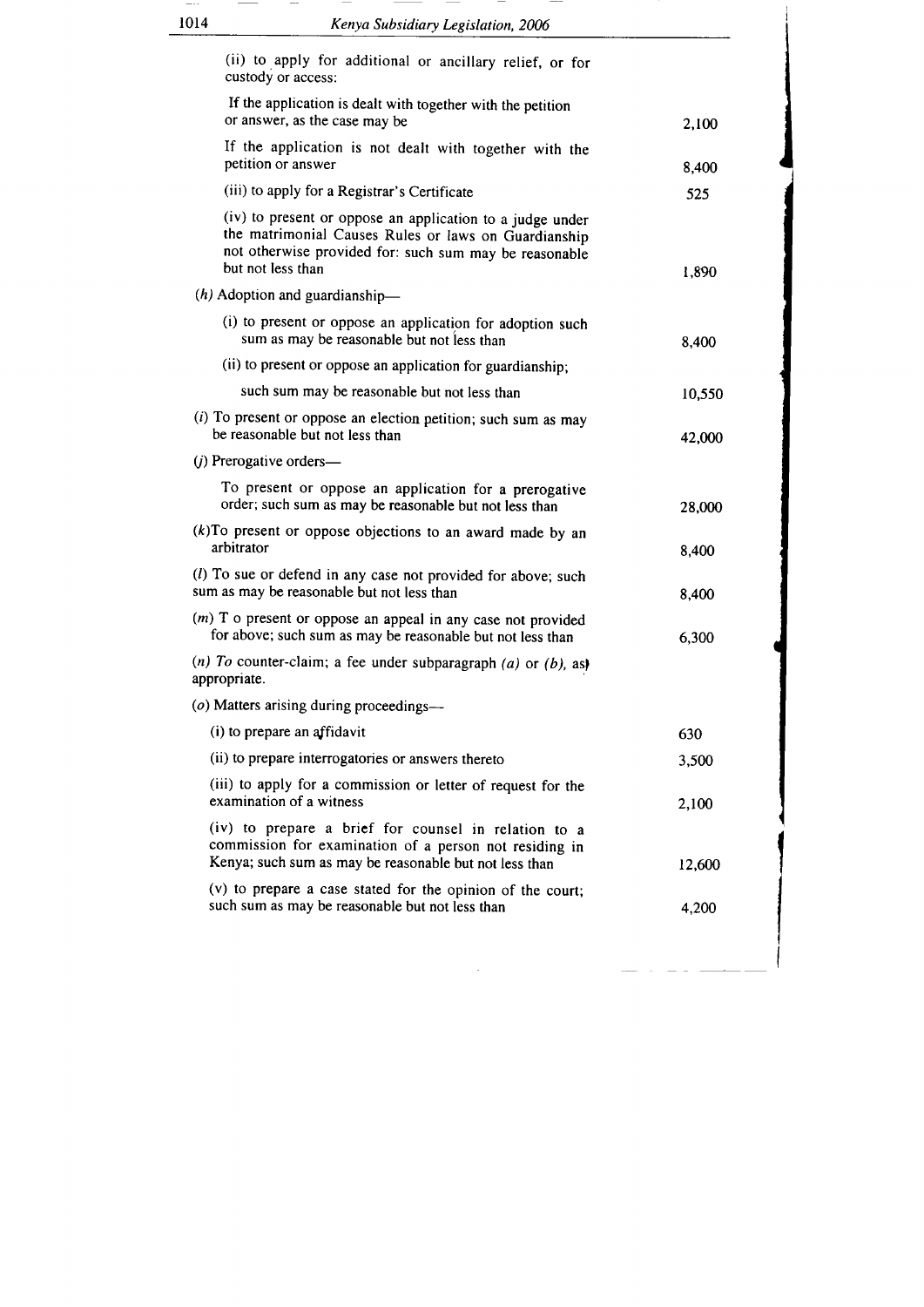| Kenya Subsidiary Legislation, 2006                                                                                                                                                                                                                                                                                                                                                                                                            | 1015  |
|-----------------------------------------------------------------------------------------------------------------------------------------------------------------------------------------------------------------------------------------------------------------------------------------------------------------------------------------------------------------------------------------------------------------------------------------------|-------|
| (vi) to present an application for a temporary injunction or<br>similar order if unopposed                                                                                                                                                                                                                                                                                                                                                    | 2,100 |
| if opposed                                                                                                                                                                                                                                                                                                                                                                                                                                    | 3,000 |
| (vii) to present or oppose in cases where the judge shall certify                                                                                                                                                                                                                                                                                                                                                                             |       |
| that the matter is complex; such sum as the judge may<br>certify to be reasonable.                                                                                                                                                                                                                                                                                                                                                            |       |
| (viii) to present or oppose any other application not otherwise<br>provided for, whether by summons in chambers or by<br>notice of motion where the application is unopposed                                                                                                                                                                                                                                                                  | 1,750 |
| where the application is opposed, such sum as may be<br>reasonable but not less than                                                                                                                                                                                                                                                                                                                                                          | 3,500 |
| Provided that-                                                                                                                                                                                                                                                                                                                                                                                                                                |       |
| (i) the taxing officer, in the exercise of this discretion, shall take into<br>consideration the other fees and allowances to the advocate (if any) in respect<br>of the work to which any such allowance applies, the nature and importance of<br>the cause or matter, the amount involved, the interest of the parties, the general<br>conduct of the proceedings, a direction by the trial judge, and all other relevant<br>circumstances; |       |
| (ii) in any case which a certificate for more than one advocate has been given by<br>the judge, the instruction fee allowed on taxation as between party and party<br>and other charges shall be doubled where requisite;                                                                                                                                                                                                                     |       |
| (iii) in any case which a certificate for senior counsel has been given by the judge,<br>the instruction fee allowed on taxation as between party and party shall be<br>increased by one-half and other charges shall be doubled where requisite, the<br>allowance for attendances of senior counsel in court conducting or leading<br>the cause being on the higher scale.                                                                   |       |
| (iv) for the purpose of assessing an instruction fee in any suit-                                                                                                                                                                                                                                                                                                                                                                             |       |
| $(a)$ for possession of premises, with or without a claim for<br>arrears of rent; or                                                                                                                                                                                                                                                                                                                                                          |       |
| (b) for specific performance of a lease, the value of the<br>subject matter shall be taken to be the arrears of rent<br>or mesne profits, if any that may be found due,<br>increased by sum equivalent to the annual rental<br>value of the premises or to one-tenth of the capital<br>value of the premises, whichever is higher;                                                                                                            |       |
| (v) for the purposes of assessing an instruction fee in a case<br>where payment into court has been made under order<br>XXVI of the Civil Procedure Rules, the following rules<br>shall apply-                                                                                                                                                                                                                                                |       |
| (a) where the plaintiff accepts payment into court under the<br>provisions of order XXVI, rule 2 (1), he may claim the<br>full instruction fee:                                                                                                                                                                                                                                                                                               |       |
|                                                                                                                                                                                                                                                                                                                                                                                                                                               |       |
| (b) where the plaintiff accepts payment into court after the<br>time allowed by order XXVI, rule 2 (1), but before one                                                                                                                                                                                                                                                                                                                        |       |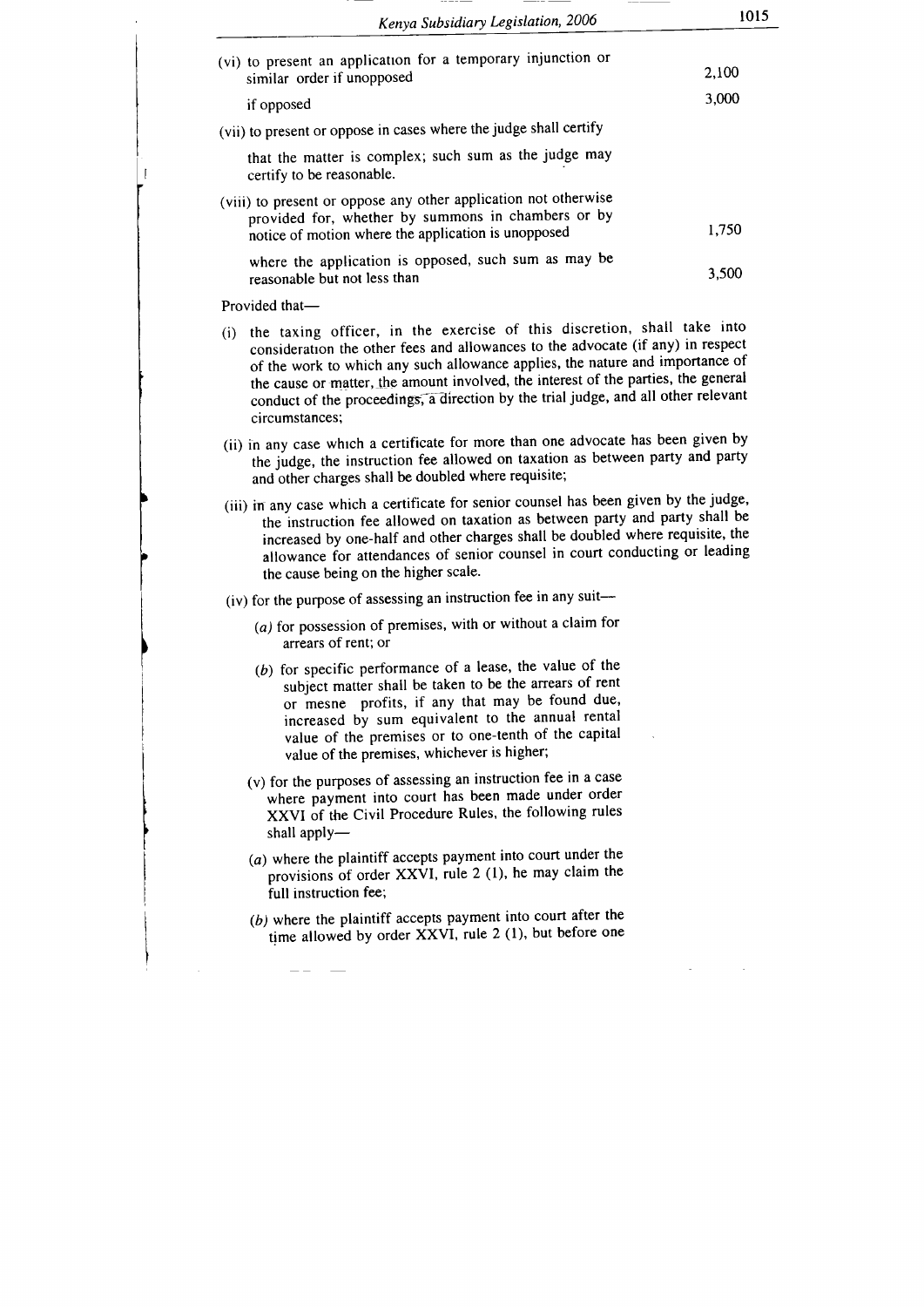month after setting down of the case for hearing, he may claim three quarters of the instruction fee;<br>(c) where the plaintiff does not accept the payment into

- court and does not recover more than the payment, he may claim his costs to the date of payment, including one-half of the fee.
- 2. FEES FOR GETTING UP OR PREPARING FOR TRIAL

In any case in which a denial of liability is filed or in which issues for trial are joined by<br>the pleadings, a fee for getting up and preparing the case for trial shall be allowed in<br>addition to the instruction fee and sh allowed on taxation: addition to the instruction fee and shall be not less than one-third of the instruction fee

Provided that-

- (l) thrs fee may be increased as the taxation officer considers reasonable but rt does not rnclude any work comprised in the rnstructron tee;
- (ii) no. fee under this paragraph is chargeable until the case has been confirmed for hearing, but an additional sum of not more that 15 per cent of the instruction fee allowed on taxation may, if the judge so directs, be on taxarion may, if the judge so direct so direct so direct so against the party seeking the adjournment in respect of each occasion upon which a confirmed hearing is adjourned;
- iii) in every case which is not heard the taxing officer must be satisfied that the case has been prepared for trial under this paragraph.
- I. FEE FOR GETTING UP AN APPEAL

n any appeal to the High Court in which a respondent appears at the hearing of the ppeal and which the court at the conclusion of the hearing has certified that in view of<br>he extent or difficulty of the work required to be done subsequently to the lodging of the ppeal the case is a proper one for consideration of a getting up fee, the taxing officer<br>ay allow such a fee in addition to the instruction fee and such a fee shall not be less<br>an one-third of the instruction fee.

. DRAWING

<sup>2</sup>) Concise statement, plaint, written statement of defence, interlocutory application, notice of motion or chamber application, originating summons, affidavit, petition of appeal, interrogatories, agreement for compromis

|                                                                                                              | KSh. |
|--------------------------------------------------------------------------------------------------------------|------|
| (i) four folios or less                                                                                      | 735  |
| (ii) in excess of four folios; additional per folio after the<br>first four folios                           | 105  |
| ) Creditor's or debtor's petition that a debtor be adjudicated<br>insolvent, or notice of objection thereto- |      |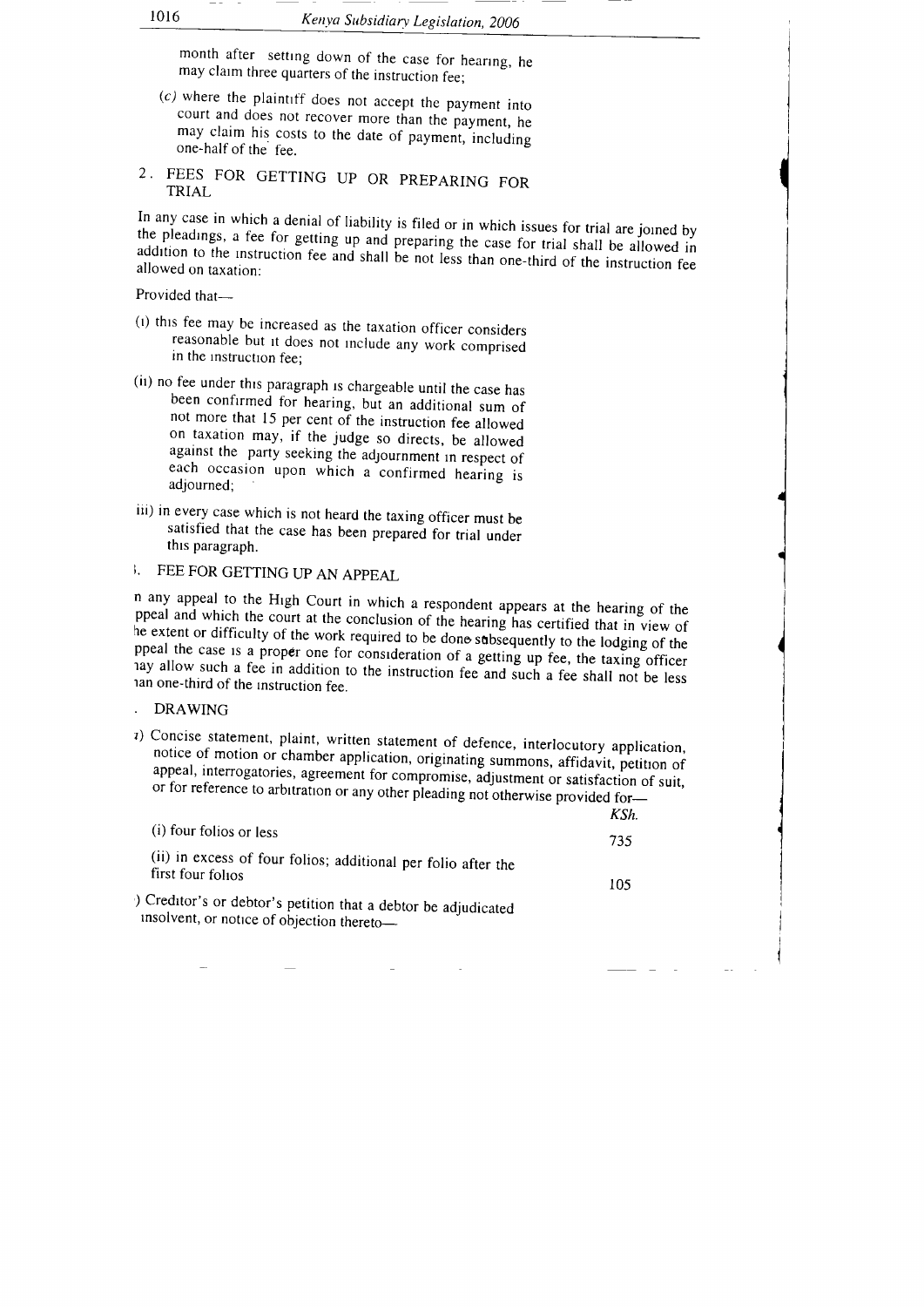| Kenya Subsidiary Legislation, 2006                                                                                                                                                                                                                                                                                                       |                           | 1017                    |
|------------------------------------------------------------------------------------------------------------------------------------------------------------------------------------------------------------------------------------------------------------------------------------------------------------------------------------------|---------------------------|-------------------------|
| $(i)$ six folios or less                                                                                                                                                                                                                                                                                                                 |                           | 1,050                   |
| (ii) in excess of six folios per folio                                                                                                                                                                                                                                                                                                   |                           | 105                     |
| (c) Petition for winding up of a company incorporated under<br>the Companies Act-                                                                                                                                                                                                                                                        |                           |                         |
| (i) nine folios or less                                                                                                                                                                                                                                                                                                                  |                           | 1,575                   |
| (ii) in excess of nine folios; per folio                                                                                                                                                                                                                                                                                                 |                           | 105                     |
| (d) All other documents (including proofs of witnesses;<br>evidence) so far as necessary; per folio                                                                                                                                                                                                                                      |                           | 126                     |
| $(e)$ Bill of costs, per folio                                                                                                                                                                                                                                                                                                           |                           | 126                     |
| (f) Affidavit or return of service                                                                                                                                                                                                                                                                                                       |                           | 168                     |
| Provided that in relation to paragraph $(a)$ (ii), $(b)$ (ii), $(c)$<br>(ii) and $(d)$ , the judge may direct that the costs of any<br>repetitive or unnecessary matter shall be disallowed.                                                                                                                                             |                           |                         |
| 5.<br><b>COPIES</b>                                                                                                                                                                                                                                                                                                                      |                           |                         |
| (a) Of plaint, written statement of defence, affidavit, petition<br>of appeal, cross objection to petition, interrogatories,<br>replies to interrogatories, agreement in satisfaction of suit,<br>or for reference to arbitration, exhibit bill of costs and<br>every other document (whether for court or opposing<br>party); per folio |                           | $21 -$                  |
| (b) The actual cost of copies of judge's notes spoken from day<br>to day as a case proceeds may be allowed if certified for<br>the trial judge.                                                                                                                                                                                          |                           |                         |
| (c) Printing: actual costs, supported by vouchers of all<br>necessary printing.                                                                                                                                                                                                                                                          |                           |                         |
| (d) Photostat copies: actual costs, supported by vouchers of all<br>necessary photocopying.                                                                                                                                                                                                                                              |                           |                         |
| $(e)$ All other necessary copies: per folio                                                                                                                                                                                                                                                                                              |                           | 21                      |
| 6.<br>CORRESPONDENCE                                                                                                                                                                                                                                                                                                                     |                           |                         |
| Letters before action or other necessary letters                                                                                                                                                                                                                                                                                         |                           | 147                     |
| or folio                                                                                                                                                                                                                                                                                                                                 |                           | 84                      |
| 7.<br><b>ATTENDANCES</b>                                                                                                                                                                                                                                                                                                                 |                           |                         |
|                                                                                                                                                                                                                                                                                                                                          | Ordinary<br>Scale<br>Ksh. | Higher<br>Scale<br>Ksh. |
| (a) On any necessary application to or formal<br>attendance on the registrar or deputy registrar                                                                                                                                                                                                                                         | 315                       |                         |
| $(b)$ At offices of Court or registrar on routine matters                                                                                                                                                                                                                                                                                | 210                       |                         |

i i<br>I i

i t

> I I i